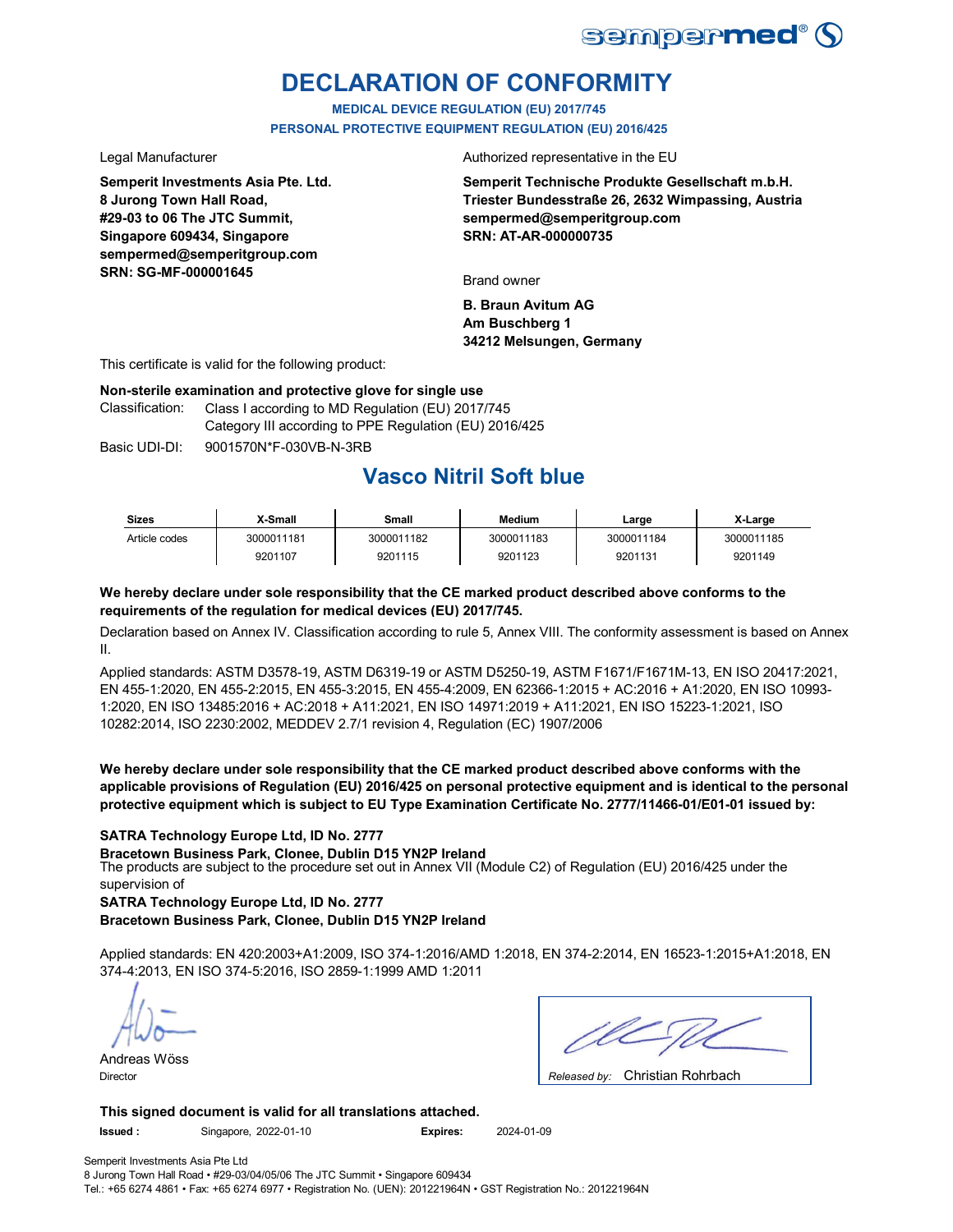

# **KONFORMITÄTSERKLÄRUNG**

MEDIZINPRODUKTEVERORDNUNG (EU) 2017/745

VERORDNUNG (EU) 2016/425 FÜR PERSÖNLICHE SCHUTZAUSRÜSTUNG

**Semperit Investments Asia Pte. Ltd. 8 Jurong Town Hall Road, #29-03 to 06 The JTC Summit, Singapore 609434, Singapore sempermed@semperitgroup.com SRN: SG-MF-000001645**

Hersteller EU-Bevollmächtigter

**Semperit Technische Produkte Gesellschaft m.b.H. Triester Bundesstraße 26, 2632 Wimpassing, Austria sempermed@semperitgroup.com SRN: AT-AR-000000735**

Brand owner

**B. Braun Avitum AG Am Buschberg 1 34212 Melsungen, Germany**

Dieses Zertifikat ist gültig für die folgenden Produkte:

**Nicht-steriler Untersuchungs- und Schutzhandschuh für den Einmalgebrauch**

Klassifizierung: Klasse I gemäß Medizinprodukteverordnung (EU) 2017/745 Kategorie III gemäß PSA Verordnung (EU) 2016/425

Basic UDI-DI: 9001570N\*F-030VB-N-3RB

# **Vasco Nitril Soft blue**

| Größen         | X-Small    | Small      | <b>Medium</b> | ∟arɑe      | X-Large    |
|----------------|------------|------------|---------------|------------|------------|
| Artikelnummern | 3000011181 | 3000011182 | 3000011183    | 3000011184 | 3000011185 |

### **Wir bestätigen hiermit unter alleiniger Verantwortung, dass die CE gekennzeichneten Produkte mit den Anforderungen der Medizinprodukteverordnung (EU) 2017/745 übereinstimmen.**

Erklärung basierend auf Anhang IV. Klassifizierung gemäß Regel 5, Anhang VIII. Konformitätsbewertung gemäß Anhang II.

Angewandte Normen: ASTM D3578-19, ASTM D6319-19 or ASTM D5250-19, ASTM F1671/F1671M-13, EN ISO 20417:2021, EN 455-1:2020, EN 455-2:2015, EN 455-3:2015, EN 455-4:2009, EN 62366-1:2015 + AC:2016 + A1:2020, EN ISO 10993-1:2020, EN ISO 13485:2016 + AC:2018 + A11:2021, EN ISO 14971:2019 + A11:2021, EN ISO 15223- 1:2021, ISO 10282:2014, ISO 2230:2002, MEDDEV 2.7/1 revision 4, Regulation (EC) 1907/2006

**Wir bestätigen hiermit unter alleiniger Verantwortung, dass die oben genannten CE gekennzeichneten Produkte mit den maßgeblichen Bestimmungen der Verordnung (EU) 2016/425 für Persönliche Schutzausrüstung übereinstimmen und Gegenstand sind der EU-Baumusterprüfbescheinigung Nr. 2777/11466-01/E01-01 ausgestellt durch:**

**SATRA Technology Europe Ltd, ID No. 2777**

**Bracetown Business Park, Clonee, Dublin D15 YN2P Ireland**

Die Produkte sind Gegenstand der Verfahren gemäß Annex VII (Module C2) der Verordnung unter Aufsicht von **SATRA Technology Europe Ltd, ID No. 2777 Bracetown Business Park, Clonee, Dublin D15 YN2P Ireland**

Angewandte Normen: EN 420:2003+A1:2009, ISO 374-1:2016/AMD 1:2018, EN 374-2:2014, EN 16523-1:2015+A1:2018, EN 374-4:2013, EN ISO 374-5:2016, ISO 2859-1:1999 AMD 1:2011

2024-01-09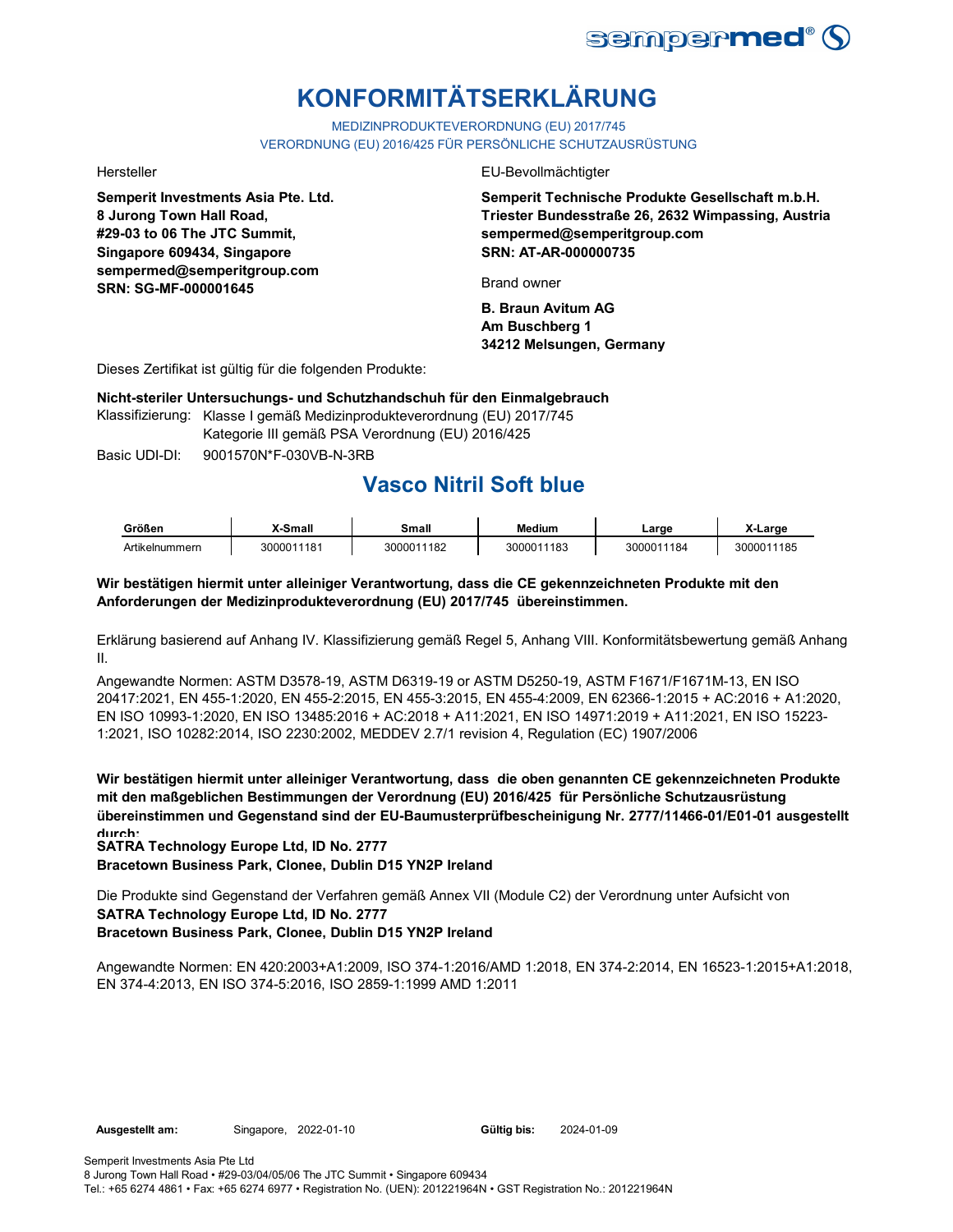

# **DÉCLARATION DE CONFORMITÉ**

RÈGLEMENT POUR LES DISPOSITIFS MÉDICAUX (UE) 2017/745 RÈGLEMENT (UE) 2016/425 POUR L'ÉQUIPEMENT DE PROTECTION INDIVIDUELLE

**Semperit Investments Asia Pte. Ltd. 8 Jurong Town Hall Road, #29-03 to 06 The JTC Summit, Singapore 609434, Singapore sempermed@semperitgroup.com SRN: SG-MF-000001645**

#### Fabricant **Exercise Exercise Exercise Exercise Exercise Exercise Exercise Exercise Exercise Exercise Exercise**

**Semperit Technische Produkte Gesellschaft m.b.H. Triester Bundesstraße 26, 2632 Wimpassing, Austria sempermed@semperitgroup.com SRN: AT-AR-000000735**

Brand owner

**B. Braun Avitum AG Am Buschberg 1 34212 Melsungen, Germany**

Ce certificat est valable pour les produits suivants :

#### **Gant d'examen et de protection non-stérile à usage unique**

Classification : Classe I selon la règlement pour dispositifs médicaux (UE) 2017/745 Catégorie III selon la règlement EPI (UE) 2016/425

Basic UDI-DI: 9001570N\*F-030VB-N-3RB

## **Vasco Nitril Soft blue**

| Tailles           | X-Small    | Small      | Medium     | ∟arɑe      | X-Large    |
|-------------------|------------|------------|------------|------------|------------|
| Numéros d'article | 3000011181 | 3000011182 | 3000011183 | 3000011184 | 3000011185 |

#### **Par la présente, nous déclarons sous notre propre responsabilité que les produits portant le symbole CE sont conformes aux exigences de la règlement sur les dispositifs médicaux (EU) 2017/745.**

La déclaration se fonde sur l'annexe IV. Classification selon la règle 5, annexe VIII. Évaluation de la conformité selon l'annexe II.

Normes appliquées : ASTM D3578-19, ASTM D6319-19 or ASTM D5250-19, ASTM F1671/F1671M-13, EN ISO 20417:2021, EN 455-1:2020, EN 455-2:2015, EN 455-3:2015, EN 455-4:2009, EN 62366-1:2015 + AC:2016 + A1:2020, EN ISO 10993-1:2020, EN ISO 13485:2016 + AC:2018 + A11:2021, EN ISO 14971:2019 + A11:2021, EN ISO 15223-1:2021, ISO 10282:2014, ISO 2230:2002, MEDDEV 2.7/1 revision 4, Regulation (EC) 1907/2006

**Par la présente, nous déclarons sous notre propre responsabilité que les produits portant le symbole CE mentionnés ci-dessus sont conformes aux dispositions essentielles de la règlement (UE) 2016/425 concernant l'équipement de protection individuelle sont identiques à l'équipement de protection individuelle faisant l'objet du certificat d'examen de type UE numéro 2777/11466-01/E01-01 délivré par:**

### **SATRA Technology Europe Ltd, ID No. 2777**

**Bracetown Business Park, Clonee, Dublin D15 YN2P Ireland**

Les produits sont soumis aux procédures visées dans l'annexe VII (Module C2) de la règlement sous la surveillance de **SATRA Technology Europe Ltd, ID No. 2777**

#### **Bracetown Business Park, Clonee, Dublin D15 YN2P Ireland**

Normes appliquées : EN 420:2003+A1:2009, ISO 374-1:2016/AMD 1:2018, EN 374-2:2014, EN 16523-1:2015+A1:2018, EN 374-4:2013, EN ISO 374-5:2016, ISO 2859-1:1999 AMD 1:2011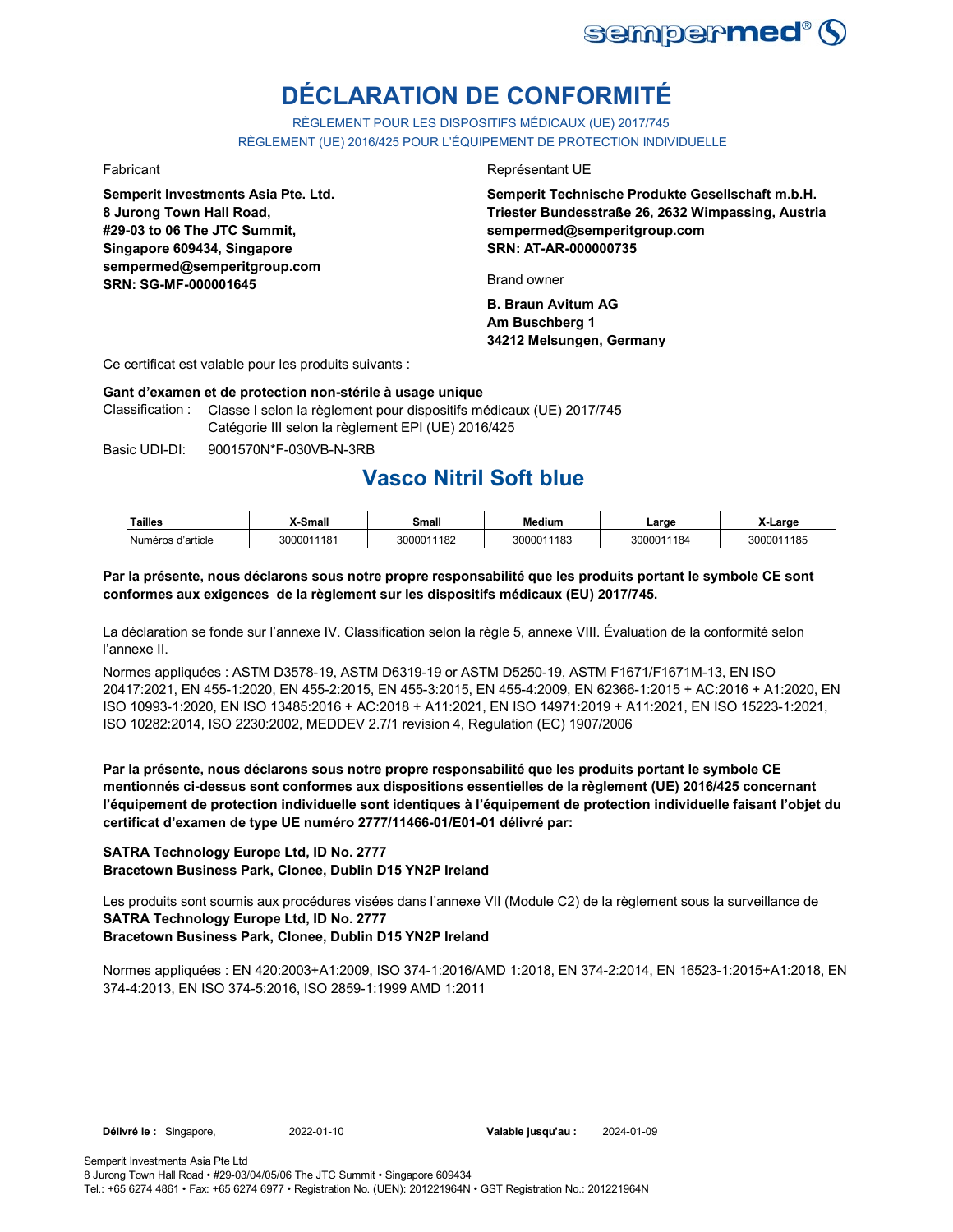

# **DICHIARAZIONE DI CONFORMITÀ**

REGOLAMENTO SUL DISPOSITIVO MEDICO (UE) 2017/745

REGOLAMENTO (UE) 2016/425 DELL'APPARECCHIATURA DI PROTEZIONE INDIVIDUALE

**Semperit Investments Asia Pte. Ltd. 8 Jurong Town Hall Road, #29-03 to 06 The JTC Summit, Singapore 609434, Singapore sempermed@semperitgroup.com SRN: SG-MF-000001645**

Produttore **Rappresentante autorizzato nell'UE** 

**Semperit Technische Produkte Gesellschaft m.b.H. Triester Bundesstraße 26, 2632 Wimpassing, Austria sempermed@semperitgroup.com SRN: AT-AR-000000735**

Brand owner

**B. Braun Avitum AG Am Buschberg 1 34212 Melsungen, Germany**

Questo certificato è valido per il seguente prodotto:

#### **Guanto protettivo non sterile monouso da esame**

Clasificazione: Classe I secondo il regolamento dispositivi medici (UE) 2017/745 Categoria III secondo il regolamento (UE) 2016/425 del PPE

Basic UDI-DI: 9001570N\*F-030VB-N-3RB

# **Vasco Nitril Soft blue**

| <b>Misure</b>   | X-Small    | Small      | Medium     | Large      | X-Large    |
|-----------------|------------|------------|------------|------------|------------|
| Codici articolo | 3000011181 | 3000011182 | 3000011183 | 3000011184 | 3000011185 |

### **Con la presente, dichiariamo sotto la nostra esclusiva responsabilità che il prodotto con marchio CE sopra descritto soddisfa i requisiti del regolamento sui dispositivi medici (UE) 2017/745 .**

Dichiarazione basata sull'allegato IV. Classificazione secondo la regola 5, allegato VIII. La valutazione della conformità si basa sull'allegato II.

Norme applicate: ASTM D3578-19, ASTM D6319-19 or ASTM D5250-19, ASTM F1671/F1671M-13, EN ISO 20417:2021, EN 455-1:2020, EN 455-2:2015, EN 455-3:2015, EN 455-4:2009, EN 62366-1:2015 + AC:2016 + A1:2020, EN ISO 10993- 1:2020, EN ISO 13485:2016 + AC:2018 + A11:2021, EN ISO 14971:2019 + A11:2021, EN ISO 15223-1:2021, ISO 10282:2014, ISO 2230:2002, MEDDEV 2.7/1 revision 4, Regulation (EC) 1907/2006

**Con la presente, dichiariamo sotto la nostra esclusiva responsabilità che il prodotto con marchio CE sopra descritto è conforme alle disposizioni applicabili del Regolamento (UE) 2016/425 sui dispositivi di protezione individuale ed è identico al dispositivo di protezione personale che è soggetto al Certificato di Esame di Tipo UE n. 2777/11466-01/E01-01 rilasciato da:**

### **SATRA Technology Europe Ltd, ID No. 2777 Bracetown Business Park, Clonee, Dublin D15 YN2P Ireland**

ed è soggetto alla procedura di cui all'allegato VII (modulo C2) del regolamento (UE) 2016/425 sotto il controllo di **SATRA Technology Europe Ltd, ID No. 2777 Bracetown Business Park, Clonee, Dublin D15 YN2P Ireland**

Norme applicate: EN 420:2003+A1:2009, ISO 374-1:2016/AMD 1:2018, EN 374-2:2014, EN 16523-1:2015+A1:2018, EN 374-4:2013, EN ISO 374-5:2016, ISO 2859-1:1999 AMD 1:2011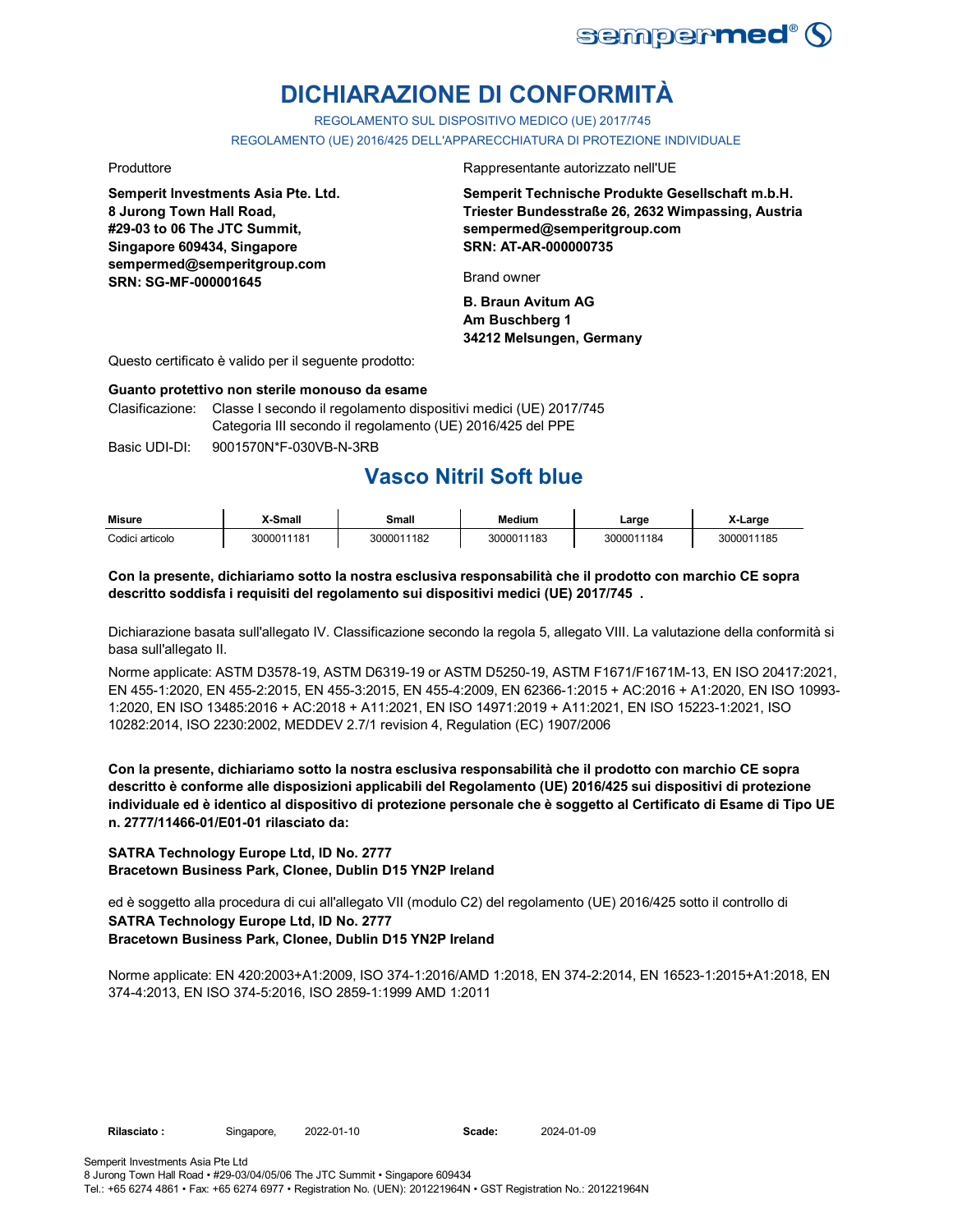

# **CONFORMITEITSVERKLARING**

VERORDENING MEDISCHE PRODUCTEN (EU) 2017/745

VERORDENING (EU) 2016/425 BETREFFENDE PERSOONLIJKE BESCHERMENDE UITRUSTING

**Semperit Investments Asia Pte. Ltd. 8 Jurong Town Hall Road, #29-03 to 06 The JTC Summit, Singapore 609434, Singapore sempermed@semperitgroup.com SRN: SG-MF-000001645**

#### Fabrikant Gemachtigde EU

**Semperit Technische Produkte Gesellschaft m.b.H. Triester Bundesstraße 26, 2632 Wimpassing, Austria sempermed@semperitgroup.com SRN: AT-AR-000000735**

Brand owner

**B. Braun Avitum AG Am Buschberg 1 34212 Melsungen, Germany**

Dit certificaat is geldig voor de volgende producten:

#### **Niet-steriele onderzoeks- en beschermende handschoenen voor eenmalig gebruik**

Classificatie: Klasse I volgens Verordening (EU) 2017/745 betreffende medische hulpmiddelen Categorie III volgens PBM-verordening (EU) 2016/425

Basic UDI-DI: 9001570N\*F-030VB-N-3RB

# **Vasco Nitril Soft blue**

| Maten          | <b>X-Small</b> | Small      | <b>Medium</b> | Large      | X-Large    |
|----------------|----------------|------------|---------------|------------|------------|
| Artikelnummers | 3000011181     | 3000011182 | 3000011183    | 3000011184 | 3000011185 |

#### **Wij verklaren hierbij onder uitsluitende verantwoordelijkheid, dat de CE-gemarkeerde producten voldoen aan de vereisten van de Verordening Medische Hulpmiddelen (EU) 2017/745.**

Verklaring op basis van bijlage IV. Classificatie volgens regel 5, bijlage VIII. De conformiteitsbeoordeling is gebaseerd op bijlage II.

Toegepaste normen: ASTM D3578-19, ASTM D6319-19 or ASTM D5250-19, ASTM F1671/F1671M-13, EN ISO 20417:2021, EN 455-1:2020, EN 455-2:2015, EN 455-3:2015, EN 455-4:2009, EN 62366-1:2015 + AC:2016 + A1:2020, EN ISO 10993-1:2020, EN ISO 13485:2016 + AC:2018 + A11:2021, EN ISO 14971:2019 + A11:2021, EN ISO 15223- 1:2021, ISO 10282:2014, ISO 2230:2002, MEDDEV 2.7/1 revision 4, Regulation (EC) 1907/2006

**Hierbij verklaren wij onder uitsluitende verantwoordelijkheid, dat de bovengenoemde CE-gemarkeerde producten voldoen aan de relevante bepalingen van de Verordening (EU) 2016/425 over persoonlijke beschermingsmiddelen en het onderworpen zijn aan het certificaat van EU-typeonderzoek nr.2777/11466-01/E01- 01 uitgegeven door: SATRA Technology Europe Ltd, ID No. 2777 Bracetown Business Park, Clonee, Dublin D15 YN2P Ireland**

De producten vallen onder de procedures van bijlage VII (module C2) van de verordening onder toezicht van

### **SATRA Technology Europe Ltd, ID No. 2777**

### **Bracetown Business Park, Clonee, Dublin D15 YN2P Ireland**

Toegepaste normen: EN 420:2003+A1:2009, ISO 374-1:2016/AMD 1:2018, EN 374-2:2014, EN 16523-1:2015+A1:2018, EN 374-4:2013, EN ISO 374-5:2016, ISO 2859-1:1999 AMD 1:2011

Geldig tot: 2024-01-09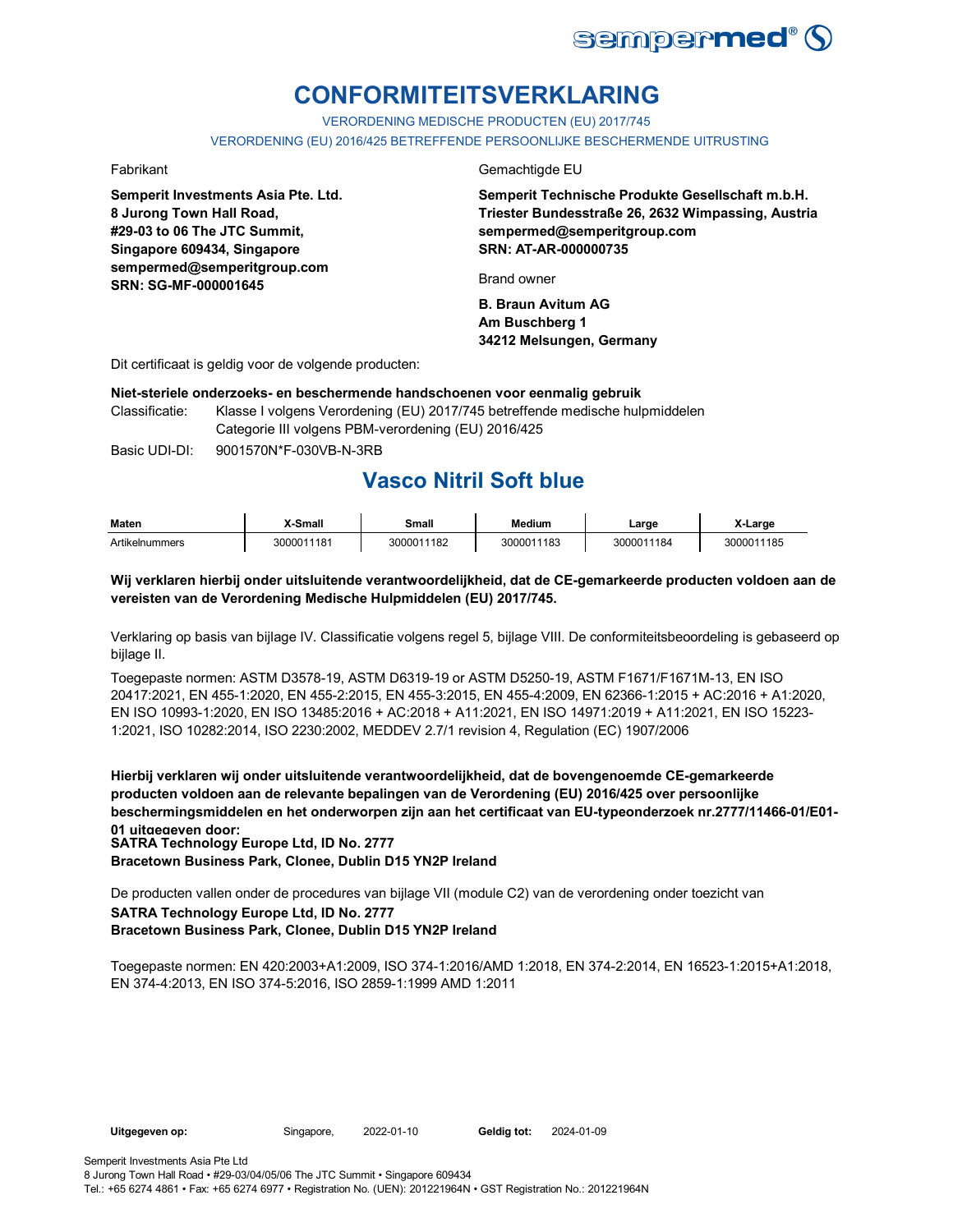

# **DECLARACIÓN DE CONFORMIDAD**

REGLAMENTO (UE) 2017/745 DE PRODUCTOS MEDICINALES REGLAMENTO (UE) 2016/425 PARA EQUIPAMIENTOS PERSONALES

**Semperit Investments Asia Pte. Ltd. 8 Jurong Town Hall Road, #29-03 to 06 The JTC Summit, Singapore 609434, Singapore sempermed@semperitgroup.com SRN: SG-MF-000001645**

#### Fabricante Representante de la UE

**Semperit Technische Produkte Gesellschaft m.b.H. Triester Bundesstraße 26, 2632 Wimpassing, Austria sempermed@semperitgroup.com SRN: AT-AR-000000735**

Brand owner

**B. Braun Avitum AG Am Buschberg 1 34212 Melsungen, Germany**

El presente certificado es válido para los siguientes productos:

#### **Guante de exploración y protección no estéril para un solo uso**

Clasificación: Clase I según el Reglamento de Productos Medicinales (EU) 2017/745 Categoría III según el Reglamento EPI (UE) 2016/425

Basic UDI-DI:  $9001570N*F-030VR-N-3RR$ 

## **Vasco Nitril Soft blue**

| Tamaños            | <b>X-Small</b> | Small      | Medium     | ∟arɑe      | X-Large    |
|--------------------|----------------|------------|------------|------------|------------|
| Número de artículo | 3000011181     | 3000011182 | 3000011183 | 3000011184 | 3000011185 |

#### **Por la presente confirmamos bajo nuestra exclusiva responsabilidad que los productos con marcado CE cumplen con los requisitos del Reglamento (UE) 2017/745 sobre productos sanitarios.**

Declaración basada en el anexo IV. Clasificación según la norma 5 del anexo VIII. La evaluación de la conformidad se basa en el anexo II.

Normas aplicadas: ASTM D3578-19, ASTM D6319-19 or ASTM D5250-19, ASTM F1671/F1671M-13, EN ISO 20417:2021, EN 455-1:2020, EN 455-2:2015, EN 455-3:2015, EN 455-4:2009, EN 62366-1:2015 + AC:2016 + A1:2020, EN ISO 10993- 1:2020, EN ISO 13485:2016 + AC:2018 + A11:2021, EN ISO 14971:2019 + A11:2021, EN ISO 15223-1:2021, ISO 10282:2014, ISO 2230:2002, MEDDEV 2.7/1 revision 4, Regulation (EC) 1907/2006

### **Por la presente confirmamos, bajo nuestra exclusiva responsabilidad, que los productos arriba mencionados con la marca CE cumplen con las disposiciones pertinentes del Reglamento (UE) 2016/425 para equipos de protección personal y están sujetos al Certificado de examen de tipo nº. 2777/11466-01/E01-01 expedido por:**

**SATRA Technology Europe Ltd, ID No. 2777**

**Bracetown Business Park, Clonee, Dublin D15 YN2P Ireland**

Los productos están sujetos a los procedimientos establecidos en el anexo VII (módulo C2) del Reglamento bajo la supervisión de

#### **SATRA Technology Europe Ltd, ID No. 2777 Bracetown Business Park, Clonee, Dublin D15 YN2P Ireland**

Normas aplicadas: EN 420:2003+A1:2009, ISO 374-1:2016/AMD 1:2018, EN 374-2:2014, EN 16523-1:2015+A1:2018, EN 374-4:2013, EN ISO 374-5:2016, ISO 2859-1:1999 AMD 1:2011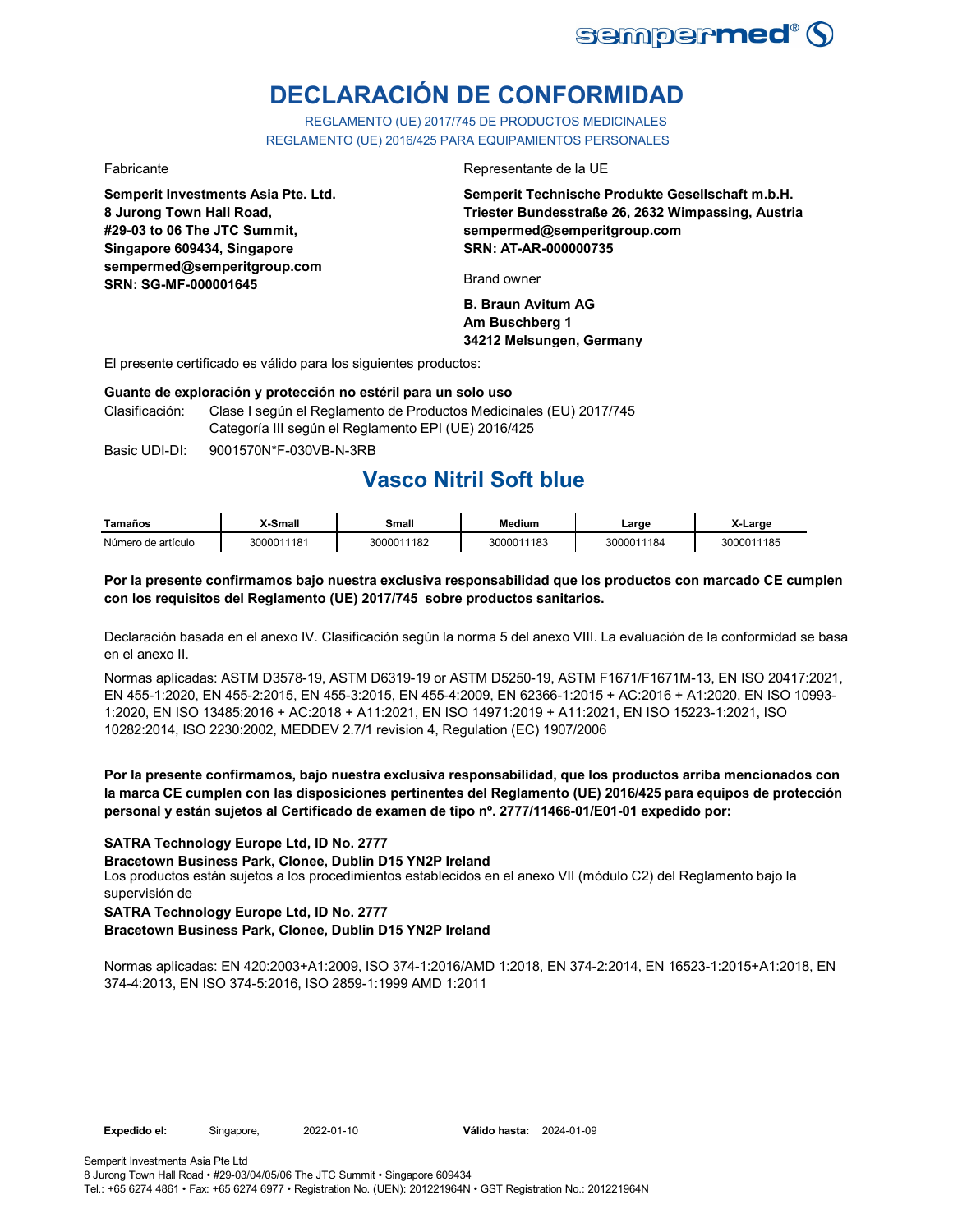

# **DECLARAÇÃO DE CONFORMIDADE**

REGULAMENTO (UE) 2017/745 SOBRE DISPOSITIVOS MÉDICOS REGULAMENTO (UE) 2016/425 SOBRE EQUIPAMENTO DE PROTEÇÃO INDIVIDUAL

**Semperit Investments Asia Pte. Ltd. 8 Jurong Town Hall Road, #29-03 to 06 The JTC Summit, Singapore 609434, Singapore sempermed@semperitgroup.com SRN: SG-MF-000001645**

#### Fabricante Representante da UE

**Semperit Technische Produkte Gesellschaft m.b.H. Triester Bundesstraße 26, 2632 Wimpassing, Austria sempermed@semperitgroup.com SRN: AT-AR-000000735**

Brand owner

**B. Braun Avitum AG Am Buschberg 1 34212 Melsungen, Germany**

Este certificado é válido para os seguintes produtos:

#### **Luva de exame e de proteção não estéril para uso único**

Classificação: Classe I de acordo com o regulamento de Dispositivos Médicos (UE) 2017/745 Categoria III de acordo com o regulamento EPI (UE) 2016/425

Basic UDI-DI: 9001570N\*F-030VB-N-3RB

# **Vasco Nitril Soft blue**

| Tamanhos          | <b>(-Small</b> | Small      | Medium     | ∟arge      | X-Large    |
|-------------------|----------------|------------|------------|------------|------------|
| Números de artigo | 3000011181     | 3000011182 | 3000011183 | 3000011184 | 3000011185 |

#### **Declaramos desta forma, sob a nossa exclusiva responsabilidade, que os produtos com a marca CE estão em conformidade com os requisitos da Regulamento de Dispositivos Médicos (UE) 2017/745 .**

Declaração baseada no Anexo IV. Classificação de acordo com a regra 5, Anexo VIII. Avaliação da conformidade com base no Anexo II.

Normas aplicadas: ASTM D3578-19, ASTM D6319-19 or ASTM D5250-19, ASTM F1671/F1671M-13, EN ISO 20417:2021, EN 455-1:2020, EN 455-2:2015, EN 455-3:2015, EN 455-4:2009, EN 62366-1:2015 + AC:2016 + A1:2020, EN ISO 10993- 1:2020, EN ISO 13485:2016 + AC:2018 + A11:2021, EN ISO 14971:2019 + A11:2021, EN ISO 15223-1:2021, ISO 10282:2014, ISO 2230:2002, MEDDEV 2.7/1 revision 4, Regulation (EC) 1907/2006

**Declaramos desta forma, sob a nossa exclusiva responsabilidade, que os produtos com a marca CE acima mencionados estão em conformidade com as disposições relevantes do regulamento (UE) 2016/425 para Equipamentos de Proteção Individual e são objeto do certificado de exame de tipo da UE n.º 2777/11466-01/E01-01 emitido por: SATRA Technology Europe Ltd, ID No. 2777**

**Bracetown Business Park, Clonee, Dublin D15 YN2P Ireland**

Os produtos são objeto dos procedimentos previstos no anexo VII (módulo C2) do regulamento, sob a supervisão de **SATRA Technology Europe Ltd, ID No. 2777**

#### **Bracetown Business Park, Clonee, Dublin D15 YN2P Ireland**

Normas aplicadas: EN 420:2003+A1:2009, ISO 374-1:2016/AMD 1:2018, EN 374-2:2014, EN 16523-1:2015+A1:2018, EN 374-4:2013, EN ISO 374-5:2016, ISO 2859-1:1999 AMD 1:2011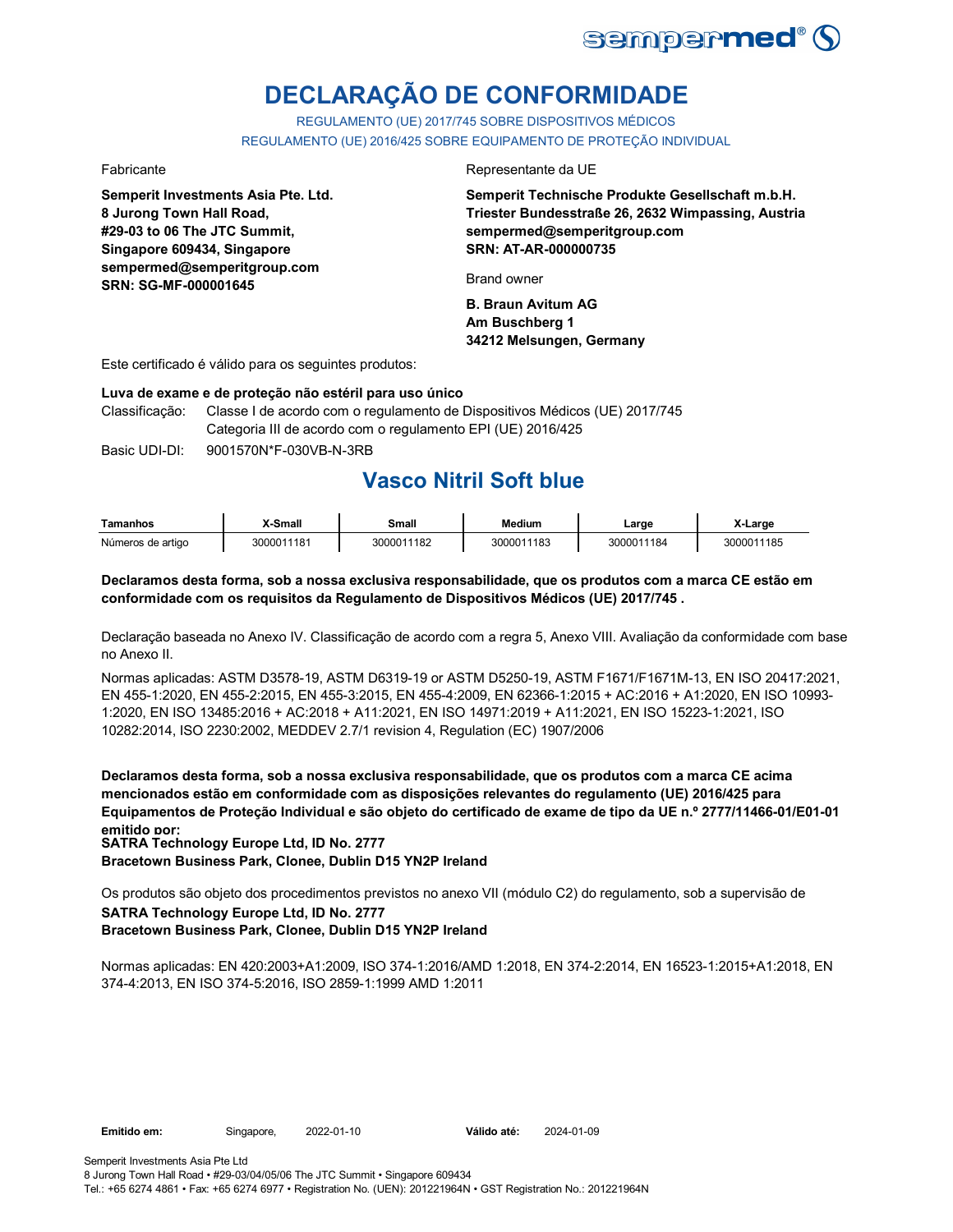

# **DEKLARATON OM ÖVERENSSTÄMMELSE**

FÖRORDNING (EU) 2017/745 MEDICINTEKNISKA PRODUKTER FÖRORDNING (EU) 2016/425 FÖR PERSONLIG SKYDDSUTRUSTNING

**Semperit Investments Asia Pte. Ltd. 8 Jurong Town Hall Road, #29-03 to 06 The JTC Summit, Singapore 609434, Singapore sempermed@semperitgroup.com SRN: SG-MF-000001645**

Tillverkare Behörig representant hos EU

**Semperit Technische Produkte Gesellschaft m.b.H. Triester Bundesstraße 26, 2632 Wimpassing, Austria sempermed@semperitgroup.com SRN: AT-AR-000000735**

Brand owner

**B. Braun Avitum AG Am Buschberg 1 34212 Melsungen, Germany**

Detta certifikat gäller följande produkt:

#### **Icke-steril inspektions- och skyddshandske för engångsanvändning**

Basic UDI-DI: 9001570N\*F-030VB-N-3RB Klassificering: Klass I enligt EU-förordning för medicintek-niska produkter (MD) (EU) 2017/745 Kategori III enligt EU-förordning för personlig skyddsutrustning (PPE) 2016/425

## **Vasco Nitril Soft blue**

| <b>Storlekar</b> | X-Small    | Small      | <b>Medium</b> | ∟arge      | X-Large    |
|------------------|------------|------------|---------------|------------|------------|
| Artikelkoder     | 3000011181 | 3000011182 | 3000011183    | 3000011184 | 3000011185 |

### **Vi förklarar härmed under eget exklusivt ansvar att ovan beskrivna, CE-markerade produkt stämmer överens med erforderliga i förordning för medicinska produkter (EU) 2017/745.**

Förklaring på grundval av bilaga IV. Klassificering enligt regel 5, bilaga VIII. Bedömningen av överensstämmelse grundar sig på bilaga II.

Tillämpade standarder: ASTM D3578-19, ASTM D6319-19 or ASTM D5250-19, ASTM F1671/F1671M-13, EN ISO 20417:2021, EN 455-1:2020, EN 455-2:2015, EN 455-3:2015, EN 455-4:2009, EN 62366-1:2015 + AC:2016 + A1:2020, EN ISO 10993-1:2020, EN ISO 13485:2016 + AC:2018 + A11:2021, EN ISO 14971:2019 + A11:2021, EN ISO 15223- 1:2021, ISO 10282:2014, ISO 2230:2002, MEDDEV 2.7/1 revision 4, Regulation (EC) 1907/2006

**Vi förklarar härmed under eget exklusivt ansvar att ovan beskrivna, CE-markerade produkt stämmer överens med tillämpliga bestämmelser i EU-förordningen 2016/425 för personlig skyddsutrustning och är identisk med den personliga skyddsutrustning som anges i EU-certifikat för typgranskning nummer2777/11466-01/E01-01 daterad av:**

#### **SATRA Technology Europe Ltd, ID No. 2777**

**Bracetown Business Park, Clonee, Dublin D15 YN2P Ireland**

och är föremål för den procedur som beskrivs i Bilaga VII (Modul C2) till EU-förordningen 2016/425 under the supervision of under uppsikt av

#### **SATRA Technology Europe Ltd, ID No. 2777**

#### **Bracetown Business Park, Clonee, Dublin D15 YN2P Ireland**

Tillämpade standarder: EN 420:2003+A1:2009, ISO 374-1:2016/AMD 1:2018, EN 374-2:2014, EN 16523- 1:2015+A1:2018, EN 374-4:2013, EN ISO 374-5:2016, ISO 2859-1:1999 AMD 1:2011

Daterad : Singapore, 2022-01-10

Giltig till: 2024-01-09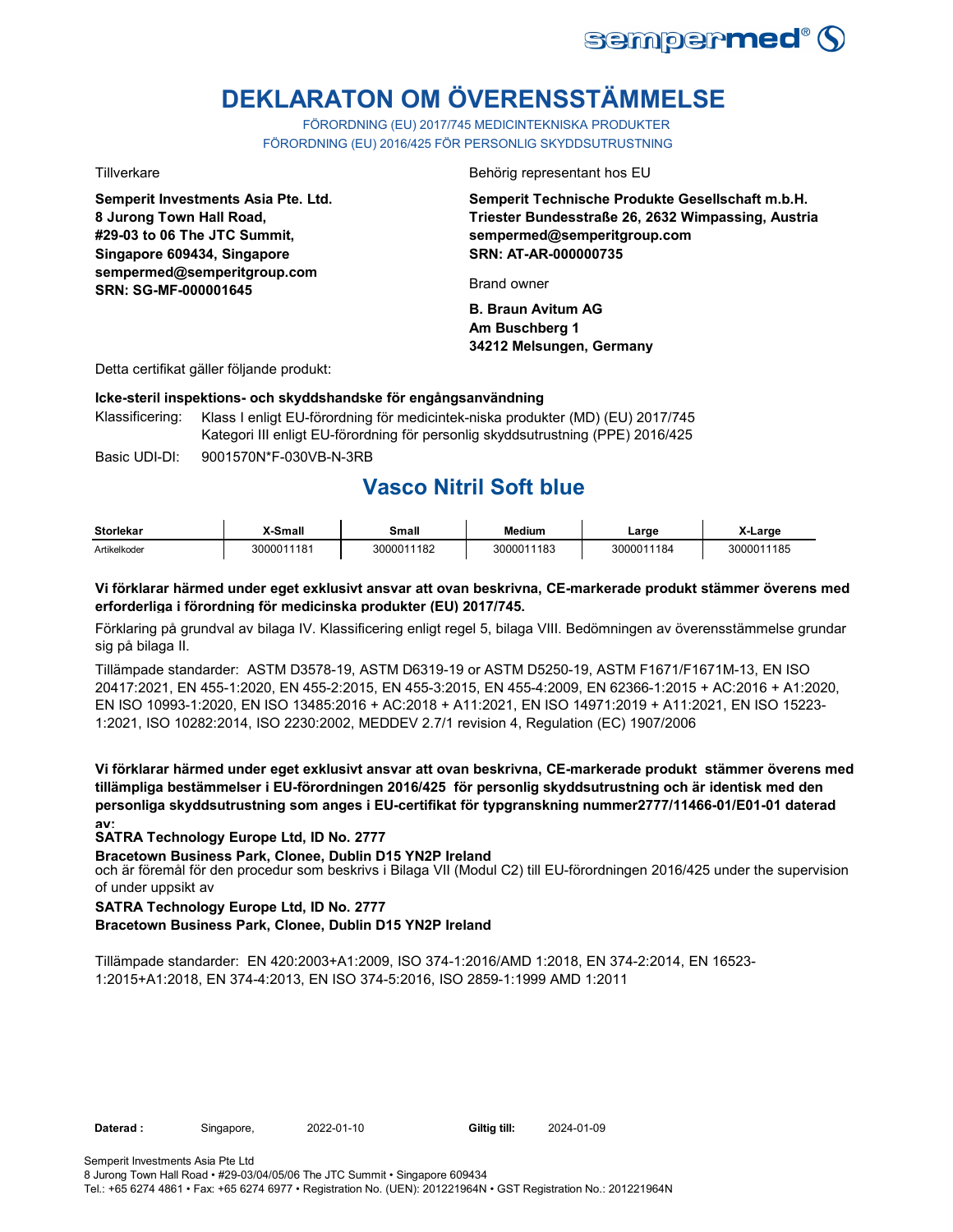

# **KONFORMITETSERKLÆRING**

FORORDNING (EU) 2017/745 OM MEDICINSK UDSTYR FORORDNING (EU) 2016/425 FOR PERSONLIGE VÆRNEMIDLER

**Semperit Investments Asia Pte. Ltd. 8 Jurong Town Hall Road, #29-03 to 06 The JTC Summit, Singapore 609434, Singapore sempermed@semperitgroup.com SRN: SG-MF-000001645**

Producent EU-befuldmægtigede

**Semperit Technische Produkte Gesellschaft m.b.H. Triester Bundesstraße 26, 2632 Wimpassing, Austria sempermed@semperitgroup.com SRN: AT-AR-000000735**

Brand owner

**B. Braun Avitum AG Am Buschberg 1 34212 Melsungen, Germany**

Dette certifikat er gyldigt for følgende produkter:

#### **Ikke-steril undersøgelses- og beskyttelseshandske til engangsbrug**

Klassificering: Klasse I jævnfør (EU) 2017/745 -forordningen for medicinsk udstyr Kategori III jævnfør PVM-forordningen (EU) 2016/425

Basic UDI-DI: 9001570N\*F-030VB-N-3RB

## **Vasco Nitril Soft blue**

| <b>Størrelser</b> | X-Small    | Small      | <b>Medium</b> | ∟arɑe      | X-Large    |
|-------------------|------------|------------|---------------|------------|------------|
| Artikelnumre      | 3000011181 | 3000011182 | 3000011183    | 3000011184 | 3000011185 |

#### **Vi bekræfter hermed under fuldt ansvar, at de ovenfor nævnte CE-mærkede produkter stemmer overens med de krav i forordningen for medicinsk udstyr (EU) 2017/745.**

Erklæring på grundlag af bilag IV. Klassificering i henhold til regel 5, bilag VIII. Overensstemmelsesvurderingen er baseret på bilag II.

Anvendte standarder: ASTM D3578-19, ASTM D6319-19 or ASTM D5250-19, ASTM F1671/F1671M-13, EN ISO 20417:2021, EN 455-1:2020, EN 455-2:2015, EN 455-3:2015, EN 455-4:2009, EN 62366-1:2015 + AC:2016 + A1:2020, EN ISO 10993-1:2020, EN ISO 13485:2016 + AC:2018 + A11:2021, EN ISO 14971:2019 + A11:2021, EN ISO 15223- 1:2021, ISO 10282:2014, ISO 2230:2002, MEDDEV 2.7/1 revision 4, Regulation (EC) 1907/2006

**Vi bekræfter hermed under fuldt ansvar, at de ovenfor nævnte CE-mærkede produkter stemmer overens med med de afgørende bestemmelser i forordningen (EU) 2016/425 for personlige værnemidler, og er genstand for EUcertificering af typeafprøvning nr.2777/11466-01/E01-01 udstedt gennem:**

#### **SATRA Technology Europe Ltd, ID No. 2777**

**Bracetown Business Park, Clonee, Dublin D15 YN2P Ireland**

Produkterne er genstand for procedurer jævnfør VII (modul C2) i forordningen med opsyn af

### **SATRA Technology Europe Ltd, ID No. 2777**

#### **Bracetown Business Park, Clonee, Dublin D15 YN2P Ireland**

Anvendte standarder: EN 420:2003+A1:2009, ISO 374-1:2016/AMD 1:2018, EN 374-2:2014, EN 16523-1:2015+A1:2018, EN 374-4:2013, EN ISO 374-5:2016, ISO 2859-1:1999 AMD 1:2011

Udstedt den: Singapore, 2022-01-10

Gyldig til: 2024-01-09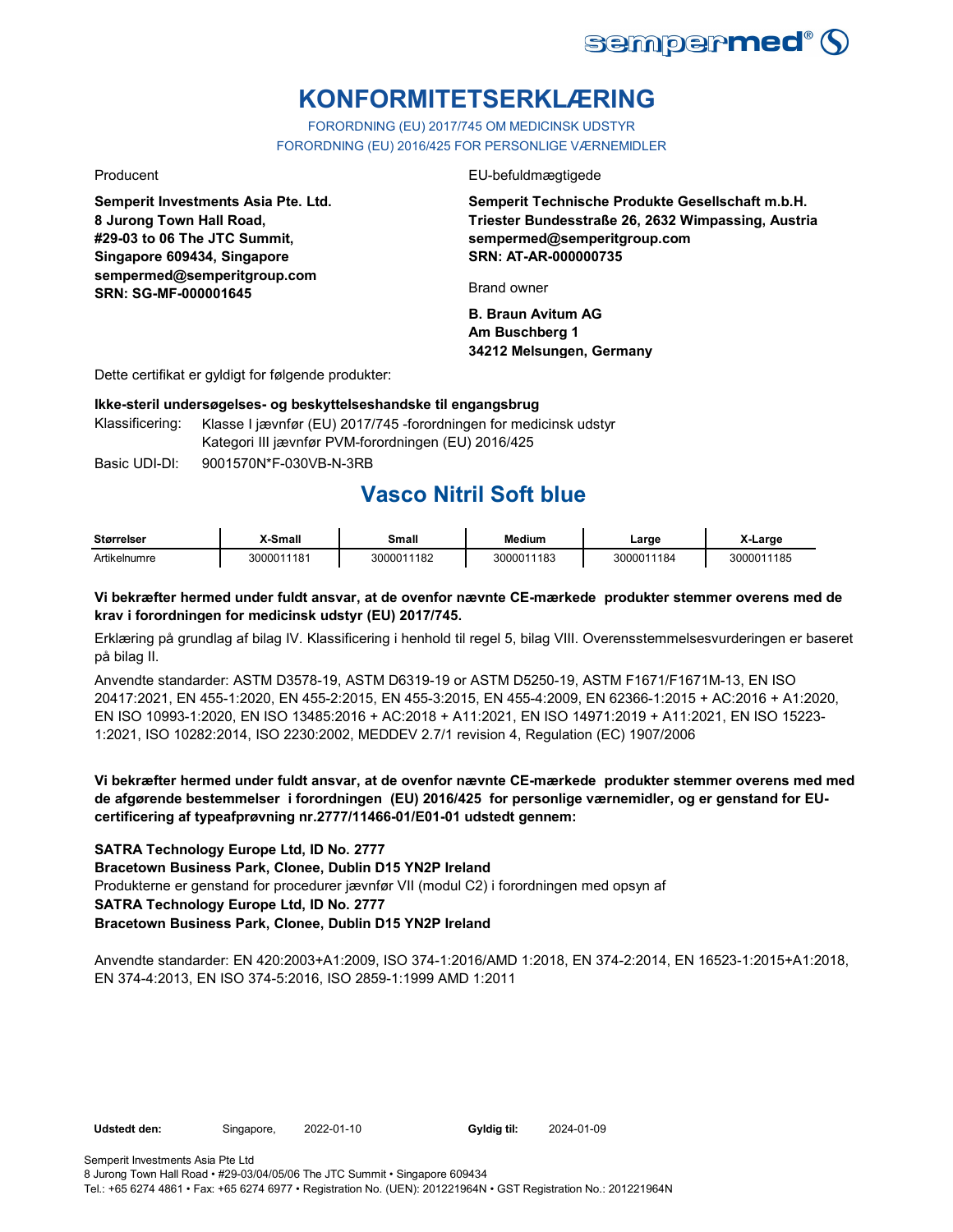

# **KONFORMITETSERKLÆRING**

FORORDNING FOR MEDISINSK UTSTYR (EU) 2017/745 FORORDNING (EU) 2016/425 OM PERSONLIG VERNEUTSTYR

**Semperit Investments Asia Pte. Ltd. 8 Jurong Town Hall Road, #29-03 to 06 The JTC Summit, Singapore 609434, Singapore sempermed@semperitgroup.com SRN: SG-MF-000001645**

Produsent **Autorisert representant i EU** 

**Semperit Technische Produkte Gesellschaft m.b.H. Triester Bundesstraße 26, 2632 Wimpassing, Austria sempermed@semperitgroup.com SRN: AT-AR-000000735**

Brand owner

**B. Braun Avitum AG Am Buschberg 1 34212 Melsungen, Germany**

Dette sertifikatet er gyldig for følgende produkter:

**Ikke-steril undersøkelses- og beskyttelseshanske for engangsbruk**

Klassifisering: Klasse I i henhold til forordning for medisinsk utstyr (EU) 2017/745 Kategori III i henhold til PVU-forordningen (EU) nr. 2016/425

Basic UDI-DI: 9001570N\*F-030VB-N-3RB

# **Vasco Nitril Soft blue**

| <b>Størrelser</b> | <b>X-Small</b> | Small      | <b>Medium</b> | ∟arge      | X-Large    |
|-------------------|----------------|------------|---------------|------------|------------|
| Artikkelnumre     | 3000011181     | 3000011182 | 3000011183    | 3000011184 | 3000011185 |

#### **Vi erklærer herved under eneansvar at det CE-merkede produktet oppfyller de kravene i Uredbet for medisinsk utstyr (EU) 2017/745.**

Erklæring basert på vedlegg IV. Klassifisering i henhold til regel nr. 5, vedlegg VIII. Samsvarsvurderingen er basert på vedlegg II.

Relevante standarder: ASTM D3578-19, ASTM D6319-19 or ASTM D5250-19, ASTM F1671/F1671M-13, EN ISO 20417:2021, EN 455-1:2020, EN 455-2:2015, EN 455-3:2015, EN 455-4:2009, EN 62366-1:2015 + AC:2016 + A1:2020, EN ISO 10993-1:2020, EN ISO 13485:2016 + AC:2018 + A11:2021, EN ISO 14971:2019 + A11:2021, EN ISO 15223- 1:2021, ISO 10282:2014, ISO 2230:2002, MEDDEV 2.7/1 revision 4, Regulation (EC) 1907/2006

**Vi erklærer herved under eneansvar at det CE-merkede produktet som er nevnt ovenfor oppfyller de relevante bestemmelsene i Forordning (EU) nr. 2016/425 om personlig verneutstyr og er gjenstand for EUtypeprøvesertifikat nr. 2777/11466-01/E01-01 utstedt av: SATRA Technology Europe Ltd, ID No. 2777 Bracetown Business Park, Clonee, Dublin D15 YN2P Ireland**

Produktet er gjenstand for prosedyren som er beskrevet i Vedlegg VII (Modul C2) i Forordning nr. 2016/425 under tilsyn av **SATRA Technology Europe Ltd, ID No. 2777 Bracetown Business Park, Clonee, Dublin D15 YN2P Ireland**

Relevante standarder: EN 420:2003+A1:2009, ISO 374-1:2016/AMD 1:2018, EN 374-2:2014, EN 16523-1:2015+A1:2018, EN 374-4:2013, EN ISO 374-5:2016, ISO 2859-1:1999 AMD 1:2011

Utstedt den: Singapore, 2022-01-10

Gyldig til: 2024-01-09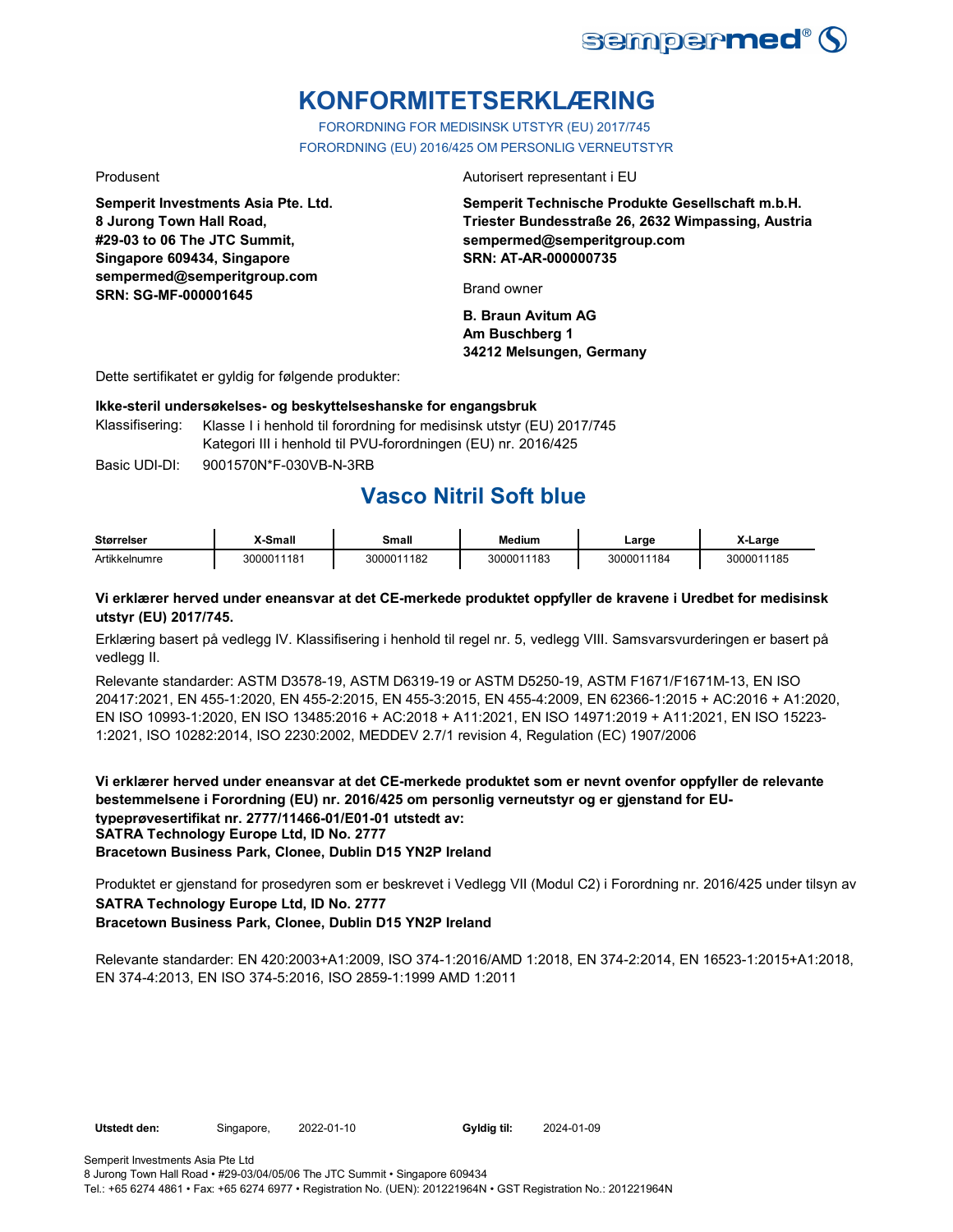

# **VAATIMUSTENMUKAISUUSVAKUUTUS**

LÄÄKINNÄLLISIÄ LAITTEITA KOSKEVA ASETUS (EU) 2017/745 HENKILÖNSUOJAIMISTA ANNETTU ASETUS (EU) 2016/425

**Semperit Investments Asia Pte. Ltd. 8 Jurong Town Hall Road, #29-03 to 06 The JTC Summit, Singapore 609434, Singapore sempermed@semperitgroup.com SRN: SG-MF-000001645**

Valmistaja EU:n valtuutettu edustaja

**Semperit Technische Produkte Gesellschaft m.b.H. Triester Bundesstraße 26, 2632 Wimpassing, Austria sempermed@semperitgroup.com SRN: AT-AR-000000735**

Brand owner

**B. Braun Avitum AG Am Buschberg 1 34212 Melsungen, Germany**

Tämä sertifikaatti koskee seuraavia tuotteita:

#### **Kertakäyttöinen ei-steriili tutkimus- ja suojakäsine**

Luokitus: Luokka I lääkinnällisiä laitteita koskevan asetuksen (EU) 2017/745 mukaisesti Luokka III henkilönsuojaimista annetun asetuksen (EU) 2016/425 mukaisesti

Basic UDI-DI: 9001570N\*F-030VB-N-3RB

# **Vasco Nitril Soft blue**

| Koot              | X-Small    | Small      | <b>Medium</b> | ∟arge      | X-Large    |
|-------------------|------------|------------|---------------|------------|------------|
| -<br>Tuotenumerot | 3000011181 | 3000011182 | 3000011183    | 3000011184 | 3000011185 |

#### **Täten vahvistamme yksinomaisella vastuullamme, että CE-merkityt tuotteet vastaavat lääkinnällisiä laitteita koskevan asetuksen (EU) 2017/745 mukaisia vaatimuksia.**

Liitteeseen IV perustuva julistus. Luokitus liitteen VIII 5 säännön mukaisesti. Vaatimustenmukaisuuden arviointi perustuu liitteeseen II.

Sovelletut standardit: ASTM D3578-19, ASTM D6319-19 or ASTM D5250-19, ASTM F1671/F1671M-13, EN ISO 20417:2021, EN 455-1:2020, EN 455-2:2015, EN 455-3:2015, EN 455-4:2009, EN 62366-1:2015 + AC:2016 + A1:2020, EN ISO 10993-1:2020, EN ISO 13485:2016 + AC:2018 + A11:2021, EN ISO 14971:2019 + A11:2021, EN ISO 15223- 1:2021, ISO 10282:2014, ISO 2230:2002, MEDDEV 2.7/1 revision 4, Regulation (EC) 1907/2006

### **Täten vahvistamme yksinomaisella vastuullamme, että yllä mainitut CE-merkityt tuotteet vastaavat henkilönsuojaimista annetun asetuksen (EU) 2016/425 mukaisia perustavanlaatuisia vaatimuksia ja niihin sovelletaan EU:n tyyppitarkastustodistusta nro 2777/11466-01/E01-01 laadittu :**

#### **SATRA Technology Europe Ltd, ID No. 2777**

#### **Bracetown Business Park, Clonee, Dublin D15 YN2P Ireland**

Tuotteet ovat asetuksen liitteen VII (moduuli C2) mukaisen menettelyn kohteena, valvonnan suorittaa

### **SATRA Technology Europe Ltd, ID No. 2777**

#### **Bracetown Business Park, Clonee, Dublin D15 YN2P Ireland**

Sovelletut standardit: EN 420:2003+A1:2009, ISO 374-1:2016/AMD 1:2018, EN 374-2:2014, EN 16523-1:2015+A1:2018, EN 374-4:2013, EN ISO 374-5:2016, ISO 2859-1:1999 AMD 1:2011

**Laadittu :** Singapore, **Voimassa (asti):** 2022-01-10 2024-01-09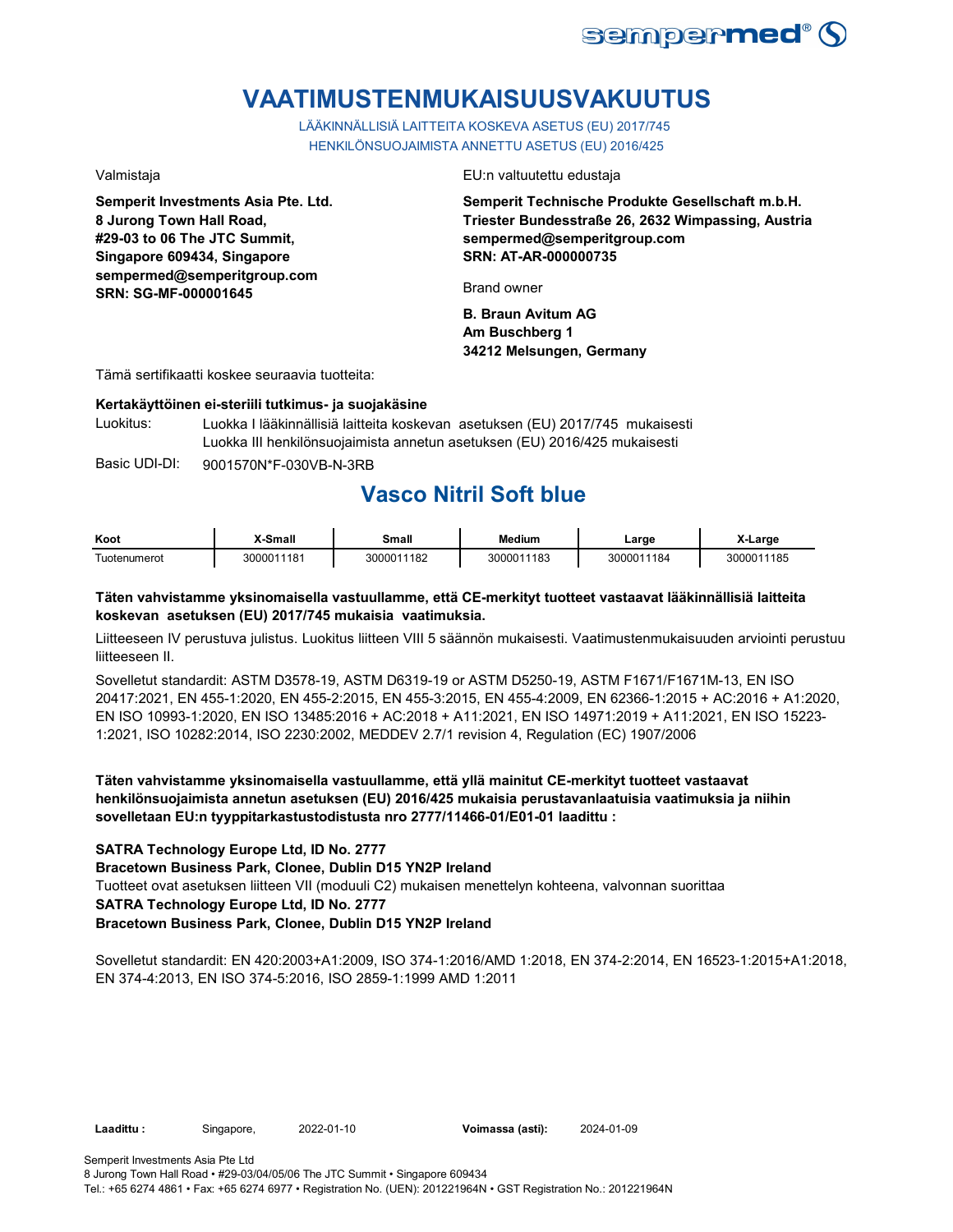

# **ATITIKTIES DEKLARACIJA**

REGLAMENTAS DĖL MEDICINOS PRIETAISŲ (ES) 2017/745 REGLAMENTAS (ES) 2016/425 DĖL ASMENINIŲ APSAUGOS PRIEMONIŲ

**Semperit Investments Asia Pte. Ltd. 8 Jurong Town Hall Road, #29-03 to 06 The JTC Summit, Singapore 609434, Singapore sempermed@semperitgroup.com SRN: SG-MF-000001645**

Gamintojas ES įgaliotas asmuo

**Semperit Technische Produkte Gesellschaft m.b.H. Triester Bundesstraße 26, 2632 Wimpassing, Austria sempermed@semperitgroup.com SRN: AT-AR-000000735**

Brand owner

**B. Braun Avitum AG Am Buschberg 1 34212 Melsungen, Germany**

Šis sertifikatas galioja toliau nurodytiems produktams:

#### **Nesterilios vienkartinio naudojimo apžiūros ir apsauginės pirštinės**

Basic UDI-DI: 9001570N\*F-030VB-N-3RB Klasifikacija: I klasė pagal reglamentą dėl medicinos prietaisų (ES) 2017/745 III kategorija pagal reglamentą (ES) 2016/425 dėl asmeninių apsaugos priemonių

## **Vasco Nitril Soft blue**

| Dvdžiai                          | -Small     | Small      | Medium     | Large      | ∧-Larɑe    |
|----------------------------------|------------|------------|------------|------------|------------|
| Prekiu <sub>II</sub><br>numerial | 3000011181 | 3000011182 | 3000011183 | 3000011184 | 3000011185 |

### **Prisiimdami visą atsakomybę šiuo dokumentu patvirtiname, kad CE paženklinti produktai atitinka reglamentą dėl medicinos prietaisų (ES) 2017/745 reikalavimus.**

Deklaracija, pagrįsta IV priedu. Klasifikavimas pagal VIII priedo 5 taisyklę. Atitikties įvertinimas pagal II priedą.

Taikomi standartai: ASTM D3578-19, ASTM D6319-19 or ASTM D5250-19, ASTM F1671/F1671M-13, EN ISO 20417:2021, EN 455-1:2020, EN 455-2:2015, EN 455-3:2015, EN 455-4:2009, EN 62366-1:2015 + AC:2016 + A1:2020, EN ISO 10993- 1:2020, EN ISO 13485:2016 + AC:2018 + A11:2021, EN ISO 14971:2019 + A11:2021, EN ISO 15223-1:2021, ISO 10282:2014, ISO 2230:2002, MEDDEV 2.7/1 revision 4, Regulation (EC) 1907/2006

**Prisiimdami visą atsakomybę, šiuo dokumentu patvirtiname, kad anksčiau paminėti CE paženklinti produktai atitinka svarbiausius reglamentą dėl asmeninių apsaugos priemonių (ES) 2016/425 reikalavimus ir yra ES tipo tyrimo sertifikato Nr. objektas. 2777/11466-01/E01-01 išduota :**

#### **SATRA Technology Europe Ltd, ID No. 2777**

**Bracetown Business Park, Clonee, Dublin D15 YN2P Ireland**

Produktai yra metodo objektas pagal reglamentą VII priedą (modulis C2) prižiūrint

### **SATRA Technology Europe Ltd, ID No. 2777**

### **Bracetown Business Park, Clonee, Dublin D15 YN2P Ireland**

Taikomi standartai: EN 420:2003+A1:2009, ISO 374-1:2016/AMD 1:2018, EN 374-2:2014, EN 16523-1:2015+A1:2018, EN 374-4:2013, EN ISO 374-5:2016, ISO 2859-1:1999 AMD 1:2011

**Išduota :** Singapore, 2022-01-10

Galioja iki: 2024-01-09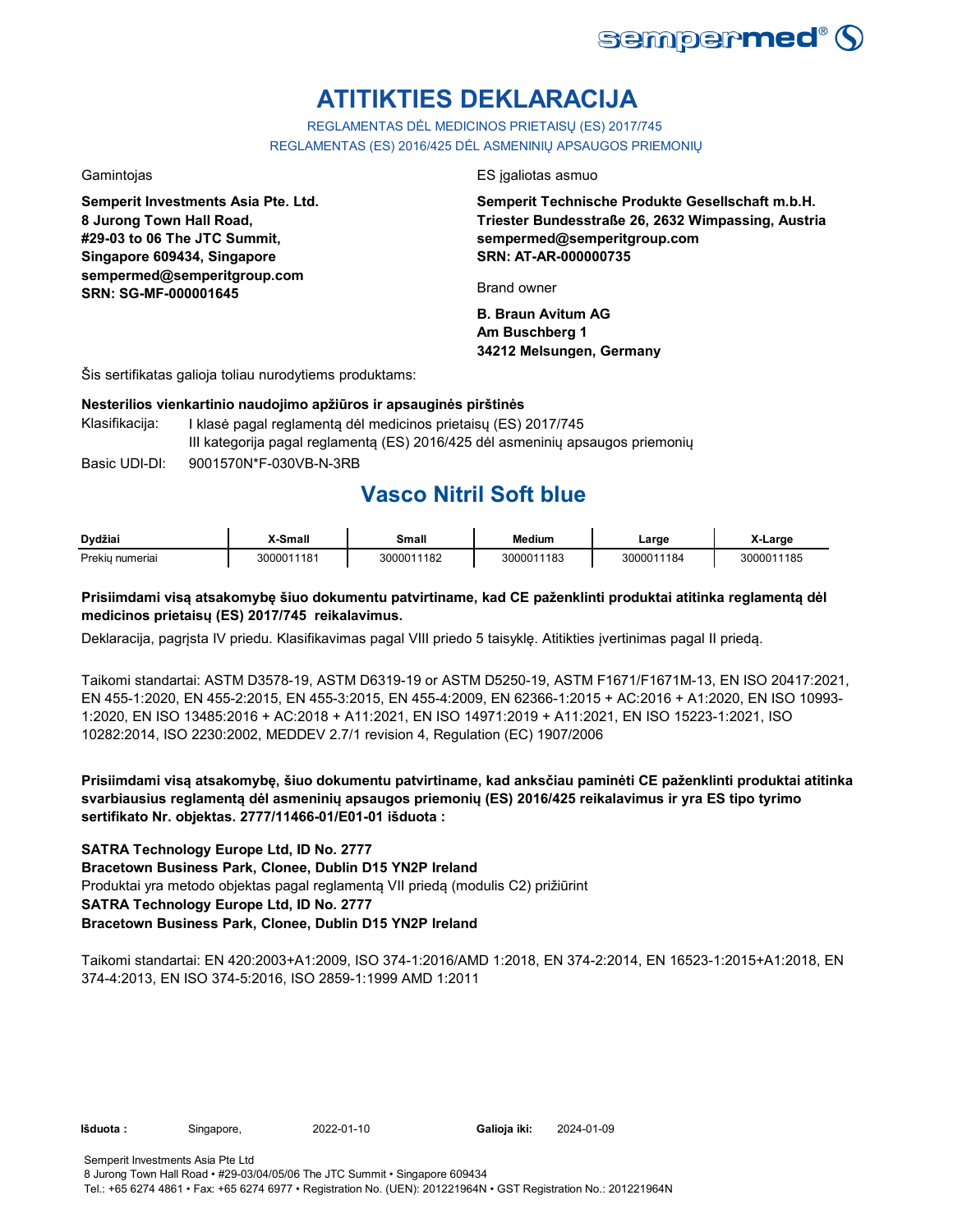

# **ATBILSTĪBAS DEKLARĀCIJA**

MEDICĪNAS IERĪČU REGULA (ES) 2017/745

REGULA (ES) 2016/425 PAR INDIVIDUĀLAJIEM AIZSARDZĪBAS LĪDZEKĻIEM

**Semperit Investments Asia Pte. Ltd. 8 Jurong Town Hall Road, #29-03 to 06 The JTC Summit, Singapore 609434, Singapore sempermed@semperitgroup.com SRN: SG-MF-000001645**

Likumīgais ražotājs Pilnvarotais pārstāvis ES

**Semperit Technische Produkte Gesellschaft m.b.H. Triester Bundesstraße 26, 2632 Wimpassing, Austria sempermed@semperitgroup.com SRN: AT-AR-000000735**

Brand owner

**B. Braun Avitum AG Am Buschberg 1 34212 Melsungen, Germany**

Šis sertifikāts ir derīgs šādam produktam:

#### **Nesterili izmeklēšanas aizsargcimdi vienreizējai lietošanai**

Klasifikācija: I klase saskanā ar medicīnas ierīču Regulu (ES) 2017/745 III kategorija saskaņā ar IAL Regulu (ES) 2016/425

Basic UDI-DI: 9001570N\*F-030VB-N-3RB

## **Vasco Nitril Soft blue**

| Izmēri          | X-Small    | Small      | <b>Medium</b> | Large      | X-Large    |
|-----------------|------------|------------|---------------|------------|------------|
| Artikula numurs | 3000011181 | 3000011182 | 3000011183    | 3000011184 | 3000011185 |

#### **Ar šo mēs apliecinām, ka iepriekš aprakstītais produkts ar CE marķējumu atbilst medicīnas ierīču (ES) 2017/745 regulas prasībām.**

Deklarācija, pamatojoties uz IV pielikumu. Klasifikācija saskaņā ar VIII pielikuma 5. noteikumu. Atbilstības novērtēšanas pamatā ir II pielikums.

Piemērotie standarti: ASTM D3578-19, ASTM D6319-19 or ASTM D5250-19, ASTM F1671/F1671M-13, EN ISO 20417:2021, EN 455-1:2020, EN 455-2:2015, EN 455-3:2015, EN 455-4:2009, EN 62366-1:2015 + AC:2016 + A1:2020, EN ISO 10993-1:2020, EN ISO 13485:2016 + AC:2018 + A11:2021, EN ISO 14971:2019 + A11:2021, EN ISO 15223- 1:2021, ISO 10282:2014, ISO 2230:2002, MEDDEV 2.7/1 revision 4, Regulation (EC) 1907/2006

**Ar šo mēs apliecinām, ka iepriekš aprakstītais produkts ar CE marķējumu atbilst Regulas (ES) 2016/425 par individuālajiem aizsardzības līdzekļiem piemērojamajiem noteikumiem un ir identisks individuālajiem aizsardzības līdzekļiem, uz kuriem attiecas ES tipa pārbaudes sertifikāts Nr. 2777/11466-01/E01-01 izdots :**

#### **SATRA Technology Europe Ltd, ID No. 2777**

**Bracetown Business Park, Clonee, Dublin D15 YN2P Ireland**

un uz to attiecas Regulas (ES) 2016/425 VII pielikumā (C2 modulis) noteiktā procedūra

### **SATRA Technology Europe Ltd, ID No. 2777**

### **Bracetown Business Park, Clonee, Dublin D15 YN2P Ireland**

Piemērotie standarti: EN 420:2003+A1:2009, ISO 374-1:2016/AMD 1:2018, EN 374-2:2014, EN 16523-1:2015+A1:2018, EN 374-4:2013, EN ISO 374-5:2016, ISO 2859-1:1999 AMD 1:2011

**Izdots :** Singapore, 2022-01-10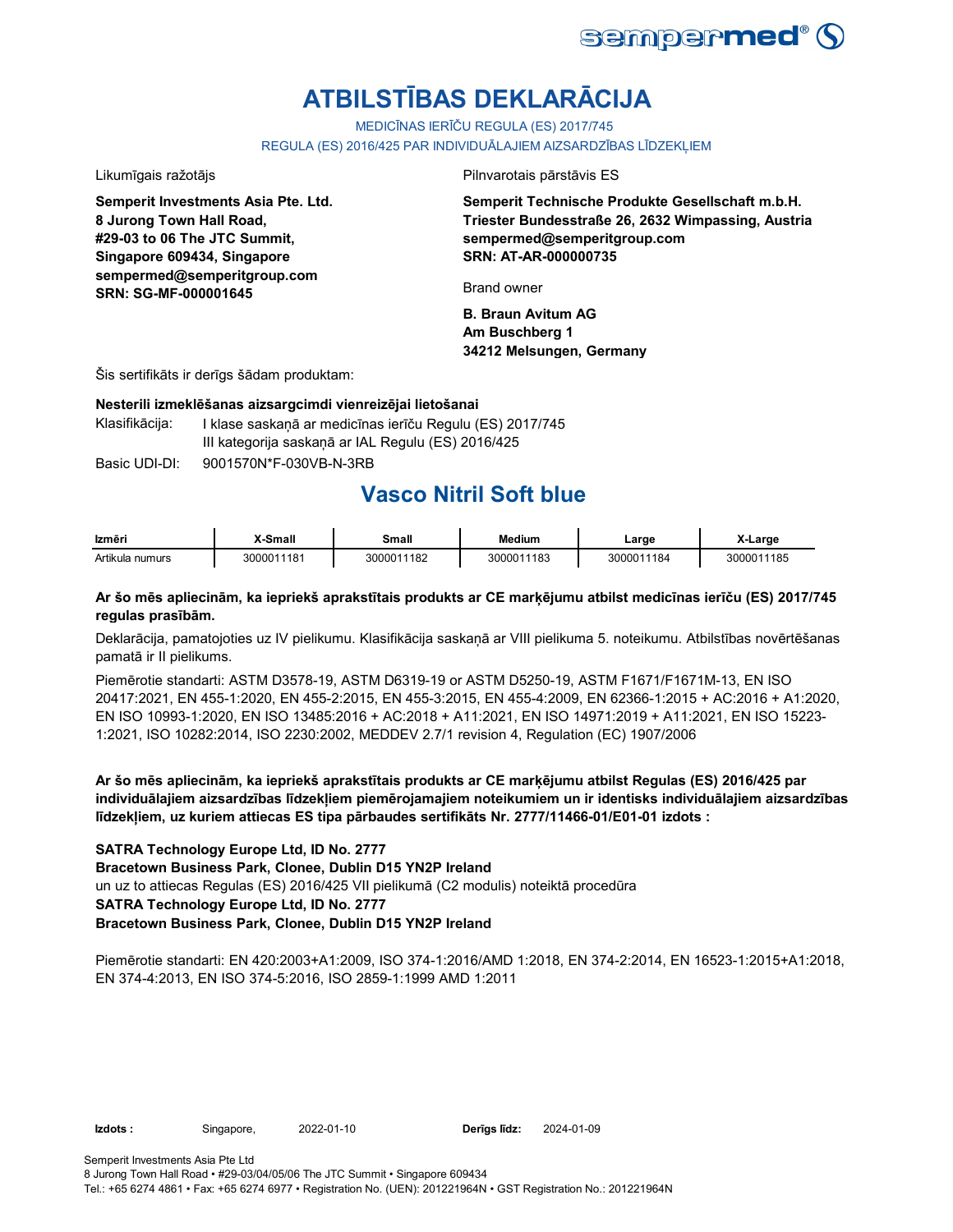

# **VASTAVUSDEKLARATSIOON**

MEDITSIINITOODETE MÄÄRUS (EL) 2017/745 ISIKUKAITSEVAHENDITE MÄÄRUS (EL) 2016/425

**Semperit Investments Asia Pte. Ltd. 8 Jurong Town Hall Road, #29-03 to 06 The JTC Summit, Singapore 609434, Singapore sempermed@semperitgroup.com SRN: SG-MF-000001645**

Tootja Volitatud esindaja EL-is

**Semperit Technische Produkte Gesellschaft m.b.H. Triester Bundesstraße 26, 2632 Wimpassing, Austria sempermed@semperitgroup.com SRN: AT-AR-000000735**

Brand owner

**B. Braun Avitum AG Am Buschberg 1 34212 Melsungen, Germany**

See sertifikaat kehtib järgmistele toodetele:

#### **Mittesteriilne läbivaatus- ja kaitsekinnas ühekordseks kasutuseks**

Basic UDI-DI: 9001570N\*F-030VB-N-3RB Klassifikatsioon: I klass kooskõlas meditsiinitoodete määrusega (EU) 2017/745 III kategooria kooskõlas isikukaitsevahendite määrusega (EL) 2016/425

## **Vasco Nitril Soft blue**

| Suurused                | X-Small  | Small           | <b>Medium</b> | ∟arɑe            | Large          |
|-------------------------|----------|-----------------|---------------|------------------|----------------|
| $\sim$<br>l ootenumbrid | 00011181 | 11182<br>300001 | 3000011183    | 184<br>$30000^4$ | 185<br>3000011 |

#### **Kinnitame oma ainuvastutusel, et CE-märgisega tooted on kooskõlas meditsiinitoodete määruse (EU) 2017/745 nõuetega.**

Deklaratsioon põhineb IV lisal. Klassifikatsioon kooskõlas VIII lisa 5. reegliga. Vastavushindamine põhineb II lisal.

Kohaldatud normid: ASTM D3578-19, ASTM D6319-19 or ASTM D5250-19, ASTM F1671/F1671M-13, EN ISO 20417:2021, EN 455-1:2020, EN 455-2:2015, EN 455-3:2015, EN 455-4:2009, EN 62366-1:2015 + AC:2016 + A1:2020, EN ISO 10993- 1:2020, EN ISO 13485:2016 + AC:2018 + A11:2021, EN ISO 14971:2019 + A11:2021, EN ISO 15223-1:2021, ISO 10282:2014, ISO 2230:2002, MEDDEV 2.7/1 revision 4, Regulation (EC) 1907/2006

**Kinnitame oma ainuvastutusel, et eespool nimetatud CE-märgistusega tooted on kooskõlas isikukaitsevahendite määruse (EL) 2016/425 põhisätetega ning on identsed isikukaitsevahenditega, mille kohta on välja antud EÜ tüübihindamistõend nr2777/11466-01/E01-01 välja :**

#### **SATRA Technology Europe Ltd, ID No. 2777**

**Bracetown Business Park, Clonee, Dublin D15 YN2P Ireland**

Toodetele kohaldub määruse VII lisa (moodul C2) menetlus, mille üle teostab järelevalvet

### **SATRA Technology Europe Ltd, ID No. 2777**

#### **Bracetown Business Park, Clonee, Dublin D15 YN2P Ireland**

Kohaldatud normid: EN 420:2003+A1:2009, ISO 374-1:2016/AMD 1:2018, EN 374-2:2014, EN 16523-1:2015+A1:2018, EN 374-4:2013, EN ISO 374-5:2016, ISO 2859-1:1999 AMD 1:2011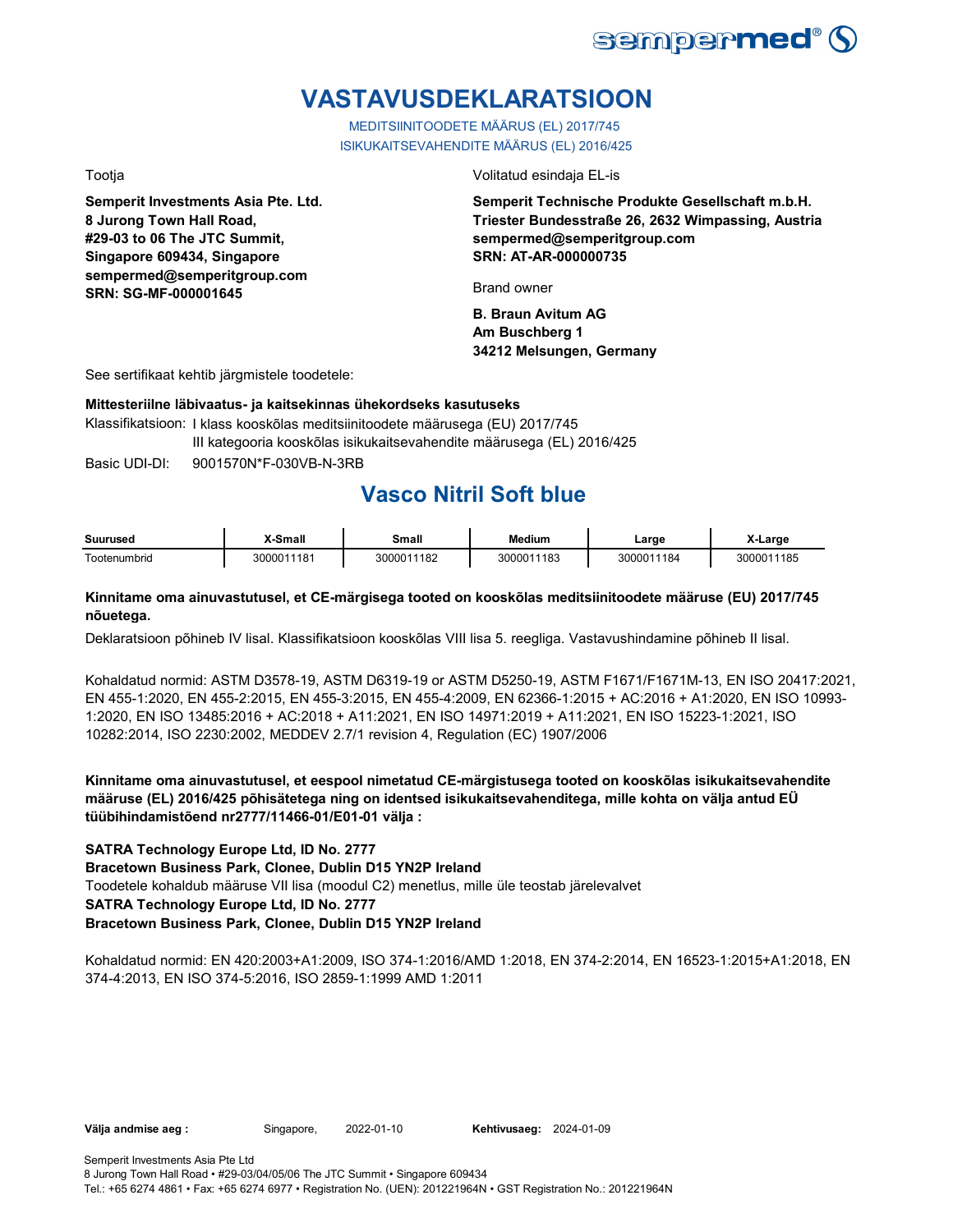

# **PROHLÁŠENÍ O SHODĚ**

NAŘÍZENÍ O ZDRAVOTNICKÝCH PROSTŘEDCÍCH (EU) 2017/745 NAŘÍZENÍ (EU) 2016/425 PRO OSOBNÍ OCHRANNÉ PROSTŘEDKY

**Semperit Investments Asia Pte. Ltd. 8 Jurong Town Hall Road, #29-03 to 06 The JTC Summit, Singapore 609434, Singapore sempermed@semperitgroup.com SRN: SG-MF-000001645**

Výrobce EU zplnomocněný zástupce

**Semperit Technische Produkte Gesellschaft m.b.H. Triester Bundesstraße 26, 2632 Wimpassing, Austria sempermed@semperitgroup.com SRN: AT-AR-000000735**

Brand owner

**B. Braun Avitum AG Am Buschberg 1 34212 Melsungen, Germany**

Tento certifikát je platný pro následující produkty:

#### **Nesterilní vyšetřovací a ochranné rukavice pro jednorázové použití**

Klasifikace Třída I podle nařízení o zdravotnických prostředcích (EU) 2017/745 Kategorie III podle nařízení o OOP (EU) 2016/425

Basic UDI-DI: 9001570N\*F-030VB-N-3RB

# **Vasco Nitril Soft blue**

| Velikosti      | X-Small    | Small      | Medium     | ∟arge      | X-Large    |
|----------------|------------|------------|------------|------------|------------|
| Číslo produktu | 3000011181 | 3000011182 | 3000011183 | 3000011184 | 3000011185 |

### **Tímto potvrzujeme s výlučnou odpovědností, že produkty označené CE souhlasí se požadavky nařízení o zdravotnických prostředcích (EU) 2017/745.**

Prohlášení na základě přílohy IV. Klasifikace podle pravidla 5 přílohy VIII. Posouzení shody je založeno na příloze II.

Použité normy: ASTM D3578-19, ASTM D6319-19 or ASTM D5250-19, ASTM F1671/F1671M-13, EN ISO 20417:2021, EN 455-1:2020, EN 455-2:2015, EN 455-3:2015, EN 455-4:2009, EN 62366-1:2015 + AC:2016 + A1:2020, EN ISO 10993-1:2020, EN ISO 13485:2016 + AC:2018 + A11:2021, EN ISO 14971:2019 + A11:2021, EN ISO 15223-1:2021, ISO 10282:2014, ISO 2230:2002, MEDDEV 2.7/1 revision 4, Regulation (EC) 1907/2006

**Tímto potvrzujeme s výlučnou odpovědností, že výše uvedené produkty označené jako CE souhlasí s příslušnými ustanoveními nařízení (EU) 2016/425 pro Osobní ochranné prostředky a jsou předmětem přezkoušení EU č.2777/11466-01/E01-01 vystaveno :**

**SATRA Technology Europe Ltd, ID No. 2777**

**Bracetown Business Park, Clonee, Dublin D15 YN2P Ireland**

Produkty jsou předmětem procesu podle dodatku VII (moduly, C2) nařízení pod dohledem

**SATRA Technology Europe Ltd, ID No. 2777**

### **Bracetown Business Park, Clonee, Dublin D15 YN2P Ireland**

Použité normy: EN 420:2003+A1:2009, ISO 374-1:2016/AMD 1:2018, EN 374-2:2014, EN 16523-1:2015+A1:2018, EN 374-4:2013, EN ISO 374-5:2016, ISO 2859-1:1999 AMD 1:2011

2022-01-10 2024-01-09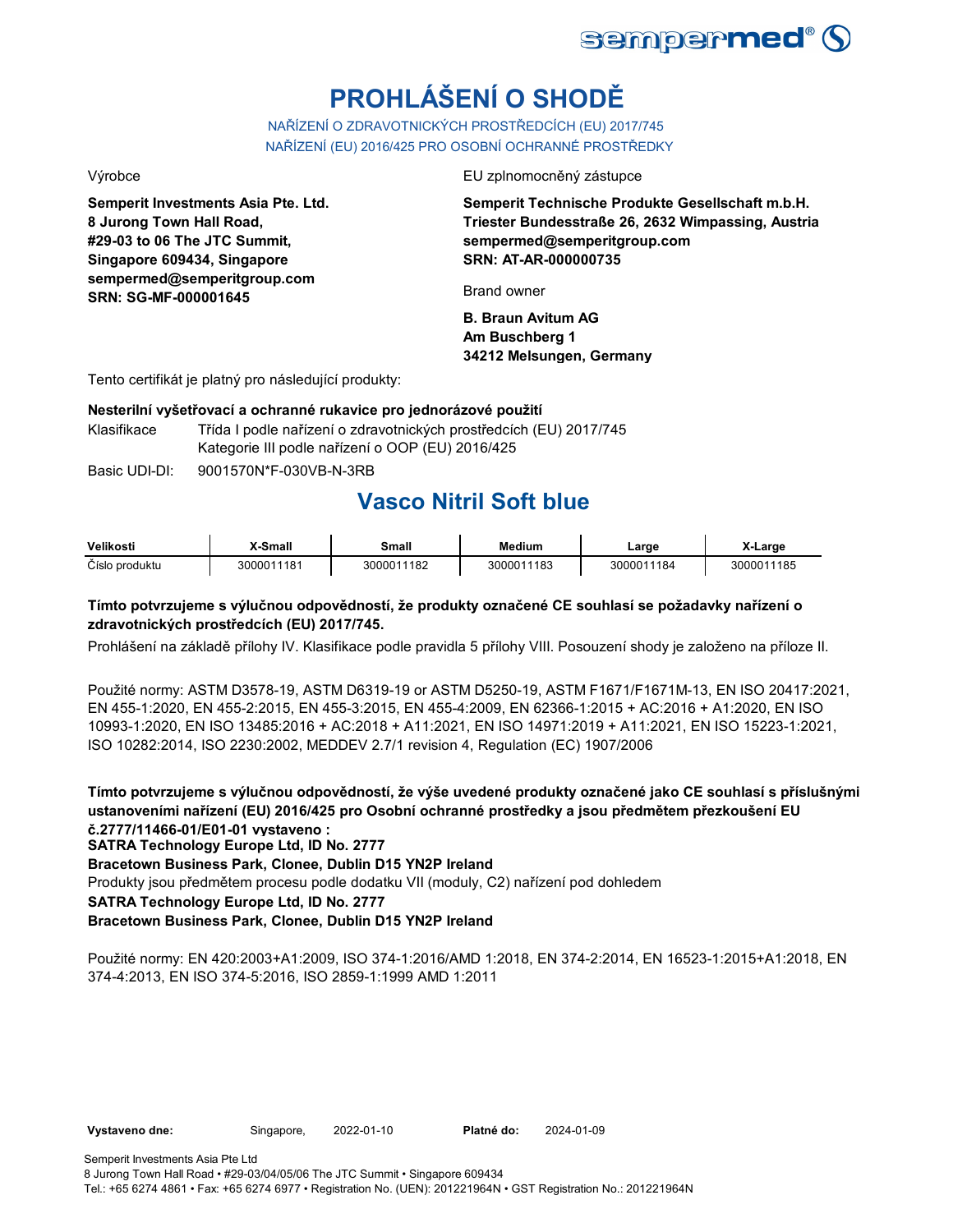

# **VYHLÁSENIE O ZHODE**

NARIADENIE (EU) 2017/745 O ZDRAVOTNÍCKYCH POMÔCKACH NARIADENIE (EÚ) 2016/425 O OSOBNÝCH OCHRANNÝCH PROSTRIEDKOCH

**Semperit Investments Asia Pte. Ltd. 8 Jurong Town Hall Road, #29-03 to 06 The JTC Summit, Singapore 609434, Singapore sempermed@semperitgroup.com SRN: SG-MF-000001645**

Výrobca Splnomocnenec pre EÚ

**Semperit Technische Produkte Gesellschaft m.b.H. Triester Bundesstraße 26, 2632 Wimpassing, Austria sempermed@semperitgroup.com SRN: AT-AR-000000735**

Brand owner

**B. Braun Avitum AG Am Buschberg 1 34212 Melsungen, Germany**

Tento certifikát je platný pre nasledujúce body:

#### **Nesterilné vyšetrovacie a ochranné rukavice na jedno použitie**

Basic UDI-DI: 9001570N\*F-030VB-N-3RB Klasifikácia: Trieda I podľa Nariadenia (EU) 2017/745 o zdravotníckych pomôckach Kategória III podľa Nariadenia o osobných ochranných pomôckach (EU) 2016/425

## **Vasco Nitril Soft blue**

| Veľkosti      | X-Small    | Small      | <b>Medium</b> | Large      | X-Large    |
|---------------|------------|------------|---------------|------------|------------|
| Výrobné čísla | 3000011181 | 3000011182 | 3000011183    | 3000011184 | 3000011185 |

### **Týmto vo svojej výhradnej zodpovednosti potvrdzujeme, že výrobky označené symbolom CE sú v súlade so požiadavkami Nariadenia (EU) 2017/745 o zdravotníckych pomôckach.**

Vyhlásenie na základe prílohy IV. Klasifikácia podľa pravidla 5 prílohy VIII. Posudzovanie zhody je založené na prílohe II.

Súvisiace normy: ASTM D3578-19, ASTM D6319-19 or ASTM D5250-19, ASTM F1671/F1671M-13, EN ISO 20417:2021, EN 455-1:2020, EN 455-2:2015, EN 455-3:2015, EN 455-4:2009, EN 62366-1:2015 + AC:2016 + A1:2020, EN ISO 10993- 1:2020, EN ISO 13485:2016 + AC:2018 + A11:2021, EN ISO 14971:2019 + A11:2021, EN ISO 15223-1:2021, ISO 10282:2014, ISO 2230:2002, MEDDEV 2.7/1 revision 4, Regulation (EC) 1907/2006

**Týmto vo svojej výhradnej zodpovednosti potvrdzujeme, že výrobky označené symbolom CE sú v súlade so smerodajnými ustanoveniami Nariadenia (EÚ) 2016/425 o osobných ochranných prostriedkoch a sú predmetom EU - Osvedčenia o typovej skúške č. 2777/11466-01/E01-01 vyhotovené :**

#### **SATRA Technology Europe Ltd, ID No. 2777**

**Bracetown Business Park, Clonee, Dublin D15 YN2P Ireland**

Výrobky sú predmetom konania podľa dodatku VII (moduly C2) Nariadenia pod dohľadom

#### **SATRA Technology Europe Ltd, ID No. 2777**

#### **Bracetown Business Park, Clonee, Dublin D15 YN2P Ireland**

Súvisiace normy: EN 420:2003+A1:2009, ISO 374-1:2016/AMD 1:2018, EN 374-2:2014, EN 16523-1:2015+A1:2018, EN 374-4:2013, EN ISO 374-5:2016, ISO 2859-1:1999 AMD 1:2011

Vyhotovené dňa: Singapore, 2022-01-10 Platné do: 2024-01-09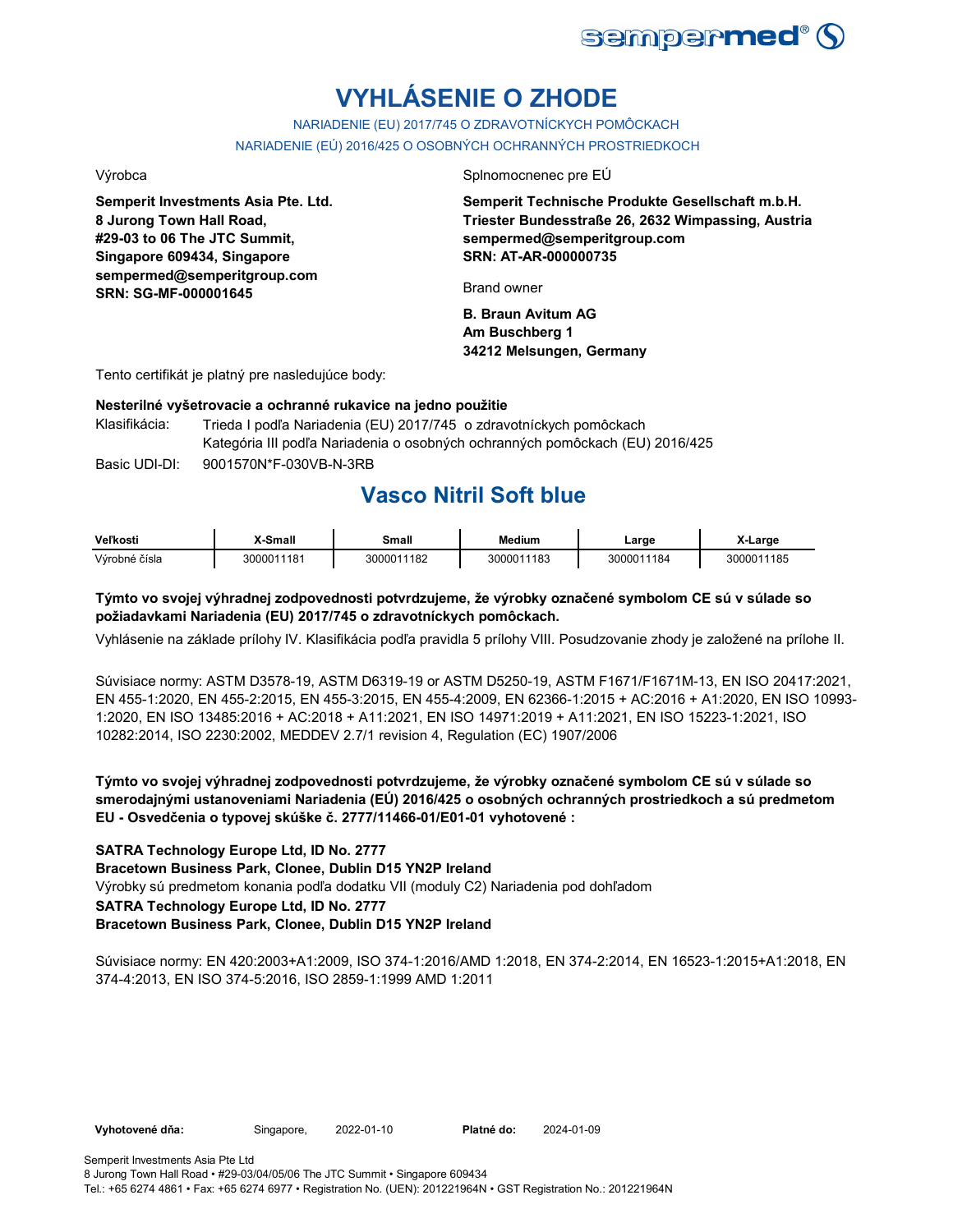

# **MEGFELELŐSÉGI NYILATKOZAT**

ORVOSTECHNIKAI ESZKÖZÖKRŐL SZÓLÓ (EU) 2017/745 RENDELET EGYÉNI VÉDŐESZKÖZÖKRŐL SZÓLÓ (EU) 2016/425 RENDELET

**Semperit Investments Asia Pte. Ltd. 8 Jurong Town Hall Road, #29-03 to 06 The JTC Summit, Singapore 609434, Singapore sempermed@semperitgroup.com SRN: SG-MF-000001645**

#### Gyártó EU-meghatalmazott

**Semperit Technische Produkte Gesellschaft m.b.H. Triester Bundesstraße 26, 2632 Wimpassing, Austria sempermed@semperitgroup.com SRN: AT-AR-000000735**

Brand owner

**B. Braun Avitum AG Am Buschberg 1 34212 Melsungen, Germany**

Ez a tanúsítvány a következő termékekre érvényes:

#### **Egyszer használatos, nem steril vizsgálati- és védőkesztyű**

Osztályozás: I. osztály az orvostechnikai eszközökről szóló (EU) 2017/745 rendelet szerint III. kategória az egyéni védőeszközökről szóló (EU) 2016/425 rendelet szerint

Basic UDI-DI: 9001570N\*F-030VB-N-3RB

## **Vasco Nitril Soft blue**

| <b>Méretek</b> | X-Small    | Small      | <b>Medium</b> | Large      | ∡-Large    |
|----------------|------------|------------|---------------|------------|------------|
| Cikkszámok     | 3000011181 | 3000011182 | 3000011183    | 3000011184 | 3000011185 |

#### **Ezennel kizárólagos felelősségünk mellett kijelentjük, hogy a CE jelzésű termékek eszközökről szóló (EU) 2017/745 rendelet alapvető előírásainak.**

Con la presente, dichiariamo sotto la nostra esclusiva responsabilità che il prodotto con marchio CE sopra descritto soddisfa i requisiti del regolamento sui dispositivi medici (UE) 2017/745 .

Alkalmazott szabványok: ASTM D3578-19, ASTM D6319-19 or ASTM D5250-19, ASTM F1671/F1671M-13, EN ISO 20417:2021, EN 455-1:2020, EN 455-2:2015, EN 455-3:2015, EN 455-4:2009, EN 62366-1:2015 + AC:2016 + A1:2020, EN ISO 10993-1:2020, EN ISO 13485:2016 + AC:2018 + A11:2021, EN ISO 14971:2019 + A11:2021, EN ISO 15223- 1:2021, ISO 10282:2014, ISO 2230:2002, MEDDEV 2.7/1 revision 4, Regulation (EC) 1907/2006

**Ezennel kizárólagos felelősségünk mellett kijelentjük, hogy a fent említett CE jelzésű termékek megfelelnek az egyéni védőeszközökre irányuló 2016/425/EU rendelet vonatkozó előírásainak és vonatkozik rájuk a megfelelő számú EU-típusvizsgálati tanúsítvány 2777/11466-01/E01-01 kelt :**

### **SATRA Technology Europe Ltd, ID No. 2777 Bracetown Business Park, Clonee, Dublin D15 YN2P Ireland**

A termékekre vonatkozik a rendelet VII. melléklete (C2 modul) szerinti eljárás a következő személy felügyelete mellett: **SATRA Technology Europe Ltd, ID No. 2777 Bracetown Business Park, Clonee, Dublin D15 YN2P Ireland**

Alkalmazott szabványok: EN 420:2003+A1:2009, ISO 374-1:2016/AMD 1:2018, EN 374-2:2014, EN 16523- 1:2015+A1:2018, EN 374-4:2013, EN ISO 374-5:2016, ISO 2859-1:1999 AMD 1:2011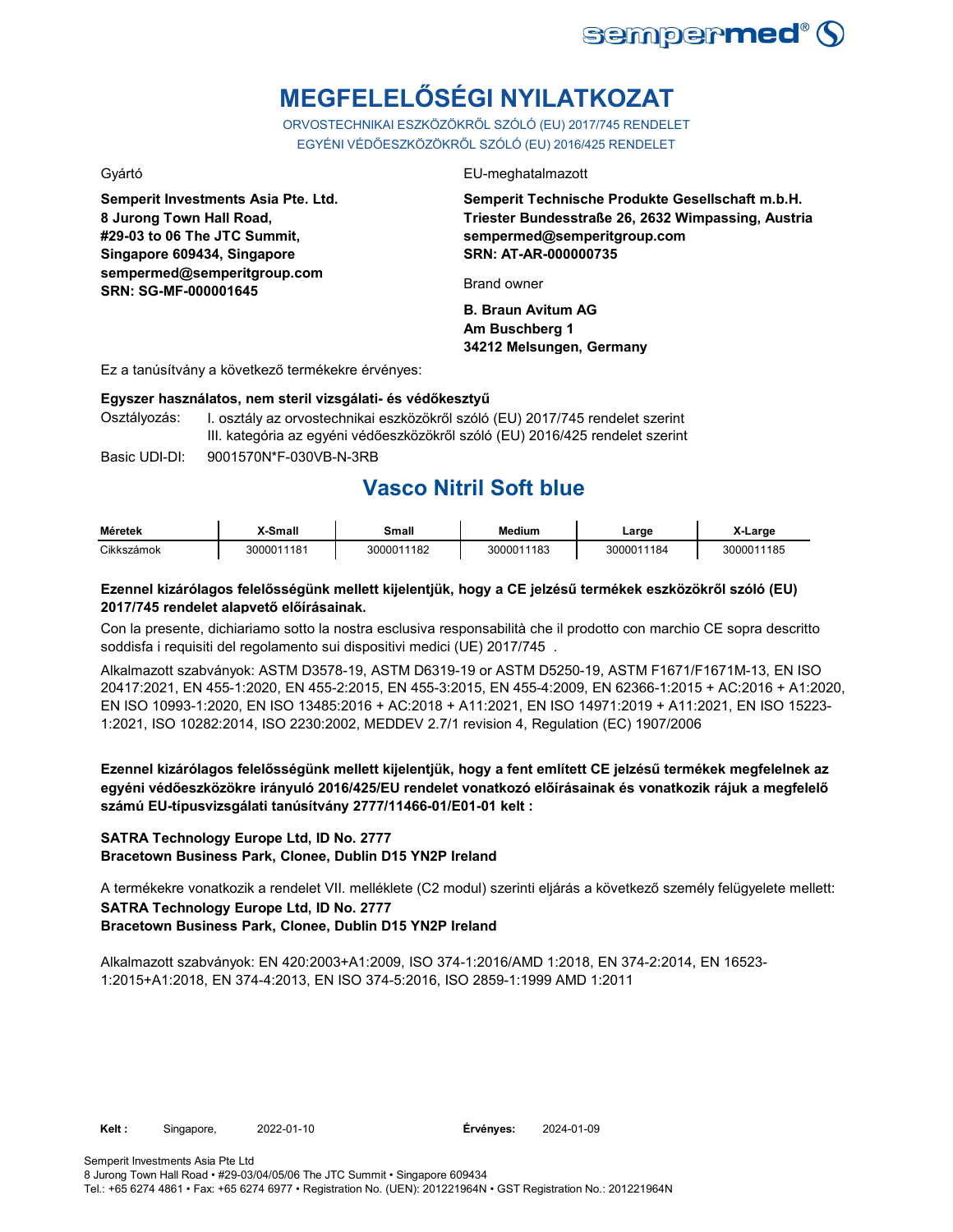

# **IZJAVA O SKLADNOSTI**

UREDBA O MEDICINSKIH PRIPOMOČKIH (EU) 2017/745/EGS UREDBA (EU) 2016/425 ZA OSEBNO VAROVALNO OPREMO

**Semperit Investments Asia Pte. Ltd. 8 Jurong Town Hall Road, #29-03 to 06 The JTC Summit, Singapore 609434, Singapore sempermed@semperitgroup.com SRN: SG-MF-000001645**

Proizvajalec Pooblaščen zastopnik EU

**Semperit Technische Produkte Gesellschaft m.b.H. Triester Bundesstraße 26, 2632 Wimpassing, Austria sempermed@semperitgroup.com SRN: AT-AR-000000735**

Brand owner

**B. Braun Avitum AG Am Buschberg 1 34212 Melsungen, Germany**

To potrdilo velja za naslednje izdelke:

### **Nesterilne zaščitne rokavice in rokavice za preglede za enkratno uporabo**

Klasifikacija: Razred I v skladu z Uredbo o medicinskih pripomočkih (EU) 2017/745/EGS Kategorija III v skladu z Uredbo OVO (EU) 2016/425

Basic UDI-DI: 9001570N\*F-030VB-N-3RB

# **Vasco Nitril Soft blue**

| Velikosti         | X-Small    | Small      | Medium     | Large                       | X-Large    |
|-------------------|------------|------------|------------|-----------------------------|------------|
| Številke izdelkov | 3000011181 | 3000011182 | 3000011183 | 300001 <sup>.</sup><br>1184 | 3000011185 |

### **S to izključno odgovornostjo izjavljamo, da so izdelki z oznako CE v skladu z zahtevami Uredbe za medicinske pripomočke (EU) 2017/745.**

Izjava na podlagi Priloge IV. Razvrstitev v skladu s Prilogo VIII k Pravilniku 5. Ocenjevanje skladnosti temelji na Prilogi II.

Uporabljeni standardi: ASTM D3578-19, ASTM D6319-19 or ASTM D5250-19, ASTM F1671/F1671M-13, EN ISO 20417:2021, EN 455-1:2020, EN 455-2:2015, EN 455-3:2015, EN 455-4:2009, EN 62366-1:2015 + AC:2016 + A1:2020, EN ISO 10993-1:2020, EN ISO 13485:2016 + AC:2018 + A11:2021, EN ISO 14971:2019 + A11:2021, EN ISO 15223- 1:2021, ISO 10282:2014, ISO 2230:2002, MEDDEV 2.7/1 revision 4, Regulation (EC) 1907/2006

**S to izključno odgovornostjo izjavljamo, da so zgoraj navedeni izdelki z oznako CE v skladu z bistvenimi zahtevami Uredbe (EU) 2016/425 za osebno varovalno opremo in so predmet certifikata ES o pregledu tipa št. 2777/11466-01/E01-01 izdano :**

**SATRA Technology Europe Ltd, ID No. 2777**

**Bracetown Business Park, Clonee, Dublin D15 YN2P Ireland**

Izdelki so predmet postopka v skladu s Prilogo VII (modul C2) uredbe pod nadzorom

**SATRA Technology Europe Ltd, ID No. 2777**

### **Bracetown Business Park, Clonee, Dublin D15 YN2P Ireland**

Uporabljeni standardi: EN 420:2003+A1:2009, ISO 374-1:2016/AMD 1:2018, EN 374-2:2014, EN 16523- 1:2015+A1:2018, EN 374-4:2013, EN ISO 374-5:2016, ISO 2859-1:1999 AMD 1:2011

**Izdano dne:** Singapore, **Veljavno do:** 2022-01-10 2024-01-09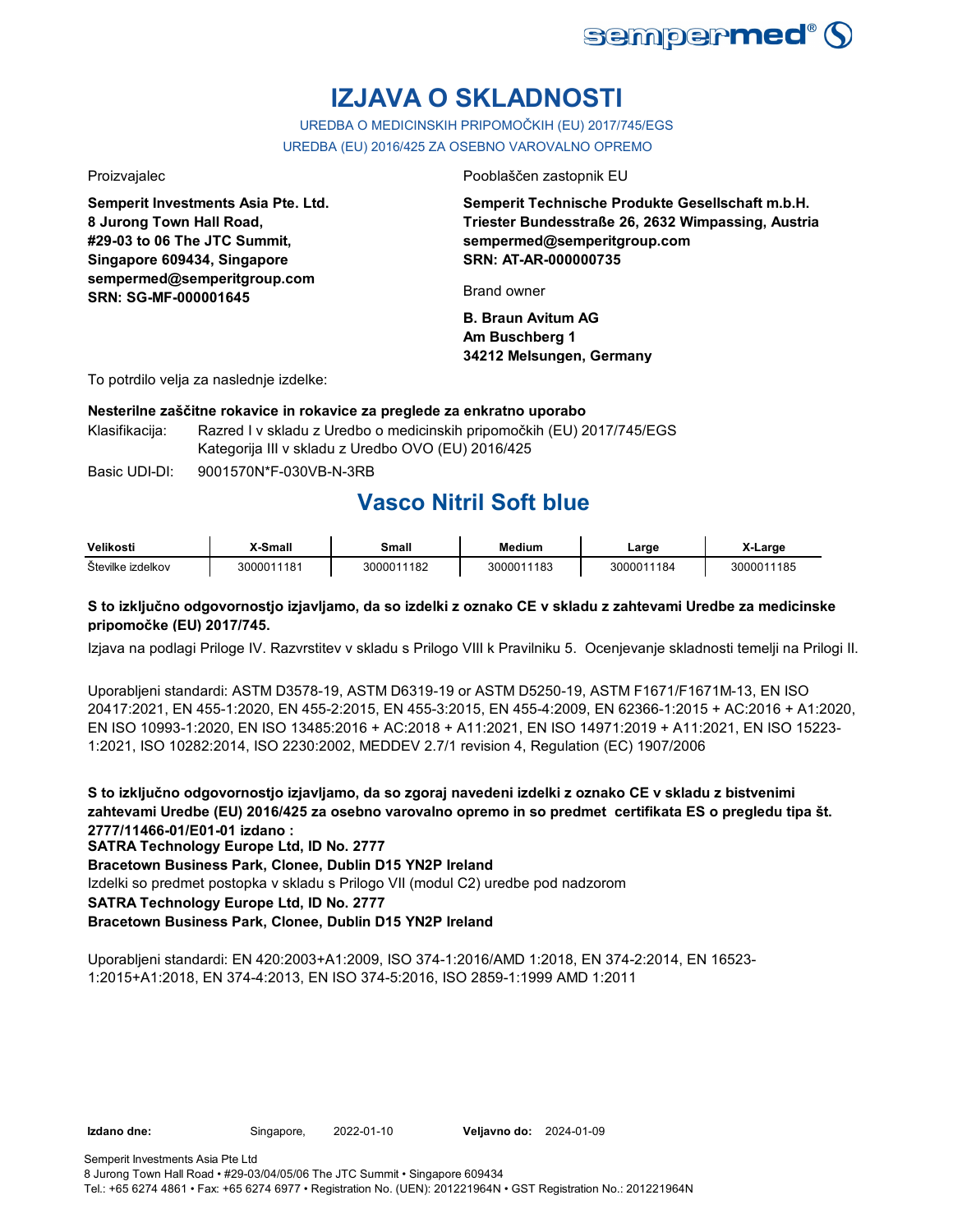

# **IZJAVA O SUKLADNOSTI**

UREDBA O MEDICINSKIM PROIZVODIMA (EU) 2017/745 UREDBA (EU) 2016/425 O OSOBNOJ ZAŠTITNOJ OPREMI

**Semperit Investments Asia Pte. Ltd. 8 Jurong Town Hall Road, #29-03 to 06 The JTC Summit, Singapore 609434, Singapore sempermed@semperitgroup.com SRN: SG-MF-000001645**

Proizvođač Ovlašteni predstavnik u EU

**Semperit Technische Produkte Gesellschaft m.b.H. Triester Bundesstraße 26, 2632 Wimpassing, Austria sempermed@semperitgroup.com SRN: AT-AR-000000735**

Brand owner

**B. Braun Avitum AG Am Buschberg 1 34212 Melsungen, Germany**

Ovaj certifikat vrijedi za sljedeće proizvode:

### **Nesterilne zaštitne rukavice za pregled za jednokratnu uporabu**

Klasifikacija: Klasa I. prema Direktivi o medicinskim proizvodima (EU) 2017/745 Kategorija III. prema Uredbi o osobnoj zaštitnoj opremi (EU) 2016/425

Basic UDI-DI: 9001570N\*F-030VB-N-3RB

# **Vasco Nitril Soft blue**

| Veličine    | <b>X-Small</b> | Small      | Medium     | Large      | X-Large    |
|-------------|----------------|------------|------------|------------|------------|
| Br. artikla | 3000011181     | 3000011182 | 3000011183 | 3000011184 | 3000011185 |

### **Ovim putem izjavljujemo pod punom odgovornošću da su proizvodi s CE oznakom sukladni s zahtjevima Uredbe o medicinskim proizvodima (EU) 2017/745.**

Izjava se temelji na Prilogu IV. Klasifikacija prema pravilu 5, Prilog VIII. Ocjenjivanje sukladnosti prema Prilogu II.

Primijenjene norme: ASTM D3578-19, ASTM D6319-19 or ASTM D5250-19, ASTM F1671/F1671M-13, EN ISO 20417:2021, EN 455-1:2020, EN 455-2:2015, EN 455-3:2015, EN 455-4:2009, EN 62366-1:2015 + AC:2016 + A1:2020, EN ISO 10993-1:2020, EN ISO 13485:2016 + AC:2018 + A11:2021, EN ISO 14971:2019 + A11:2021, EN ISO 15223- 1:2021, ISO 10282:2014, ISO 2230:2002, MEDDEV 2.7/1 revision 4, Regulation (EC) 1907/2006

**Ovim putem izjavljujemo pod punom odgovornošću da su prethodno navedeni proizvodi s CE oznakom sukladni s mjerodavnim odredbama Uredbe (EU) 2016/425 o osobnoj zaštitnoj opremi i da su predmet EU certifikata o ispitivanju tipa br.2777/11466-01/E01-01 izdano :**

**SATRA Technology Europe Ltd, ID No. 2777**

**Bracetown Business Park, Clonee, Dublin D15 YN2P Ireland**

Proizvodi podliježu postupku iz Dodatka VII. (modul C2) Uredbe pod nadzorom

**SATRA Technology Europe Ltd, ID No. 2777**

### **Bracetown Business Park, Clonee, Dublin D15 YN2P Ireland**

Primijenjene norme: EN 420:2003+A1:2009, ISO 374-1:2016/AMD 1:2018, EN 374-2:2014, EN 16523-1:2015+A1:2018, EN 374-4:2013, EN ISO 374-5:2016, ISO 2859-1:1999 AMD 1:2011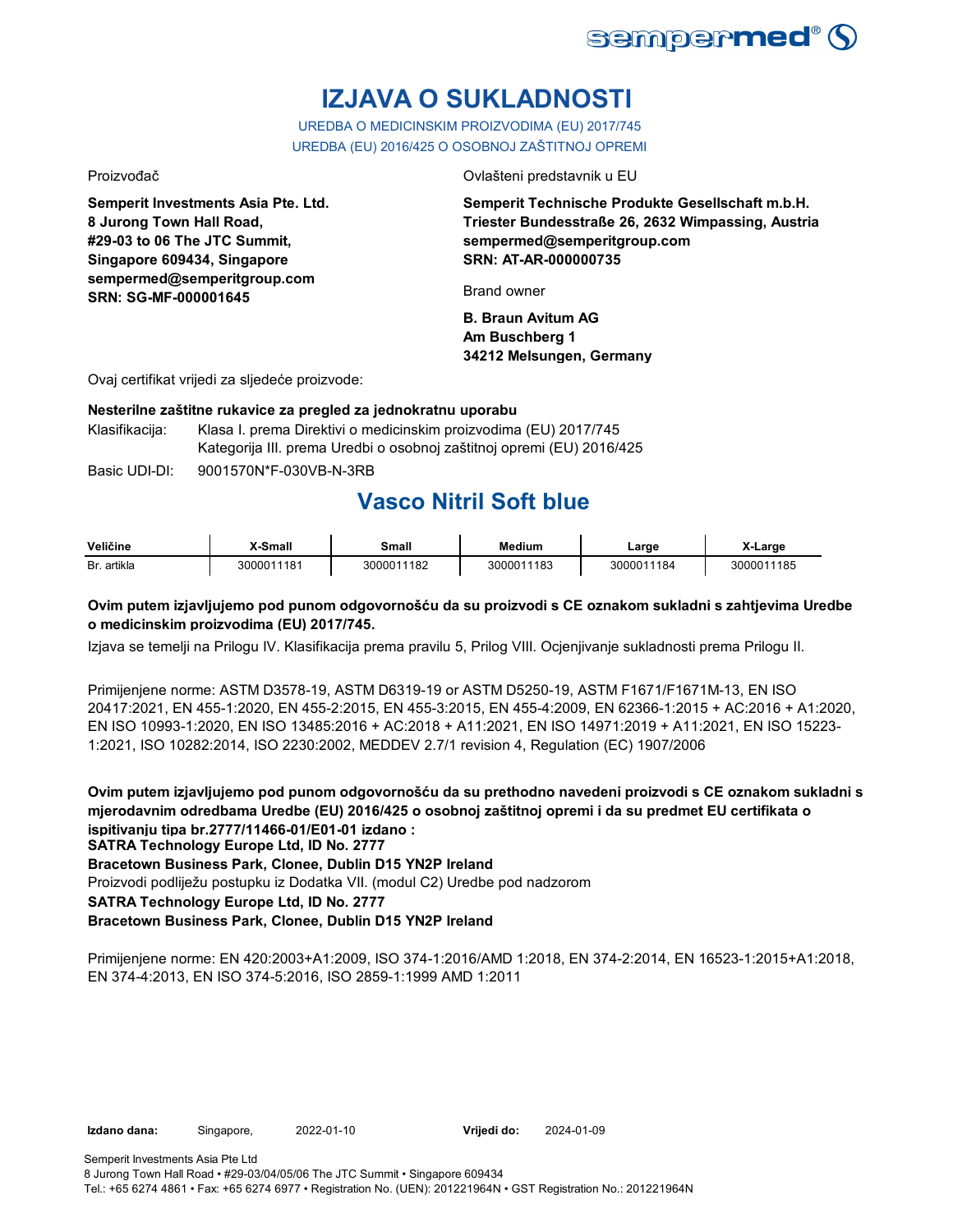

# **DEKLARACJA ZGODNOŚCI**

ROZPORZĄDZENIE W SPRAWIE WYROBÓW MEDYCZNYCH (UE) 2017/745 ROZPORZĄDZENIE W SPRAWIE ŚRODKÓW OCHRONY INDYWIDUALNEJ (UE) 2016/425

**Semperit Investments Asia Pte. Ltd. 8 Jurong Town Hall Road, #29-03 to 06 The JTC Summit, Singapore 609434, Singapore sempermed@semperitgroup.com SRN: SG-MF-000001645**

Producent Autoryzowany przedstawiciel w UE

**Semperit Technische Produkte Gesellschaft m.b.H. Triester Bundesstraße 26, 2632 Wimpassing, Austria sempermed@semperitgroup.com SRN: AT-AR-000000735**

Brand owner

**B. Braun Avitum AG Am Buschberg 1 34212 Melsungen, Germany**

Niniejszy certyfikat obowiązuje w odniesieniu do następującego produktu:

#### **Niesterylne rękawice medyczne i ochronne jednorazowego użytku**

Klasyfikacja: Klasa I zgodnie z rozporządzeniem (UE) 2017/745 w sprawie wyrobów medycznych Kategoria III zgodnie z rozporządzeniem (UE) 2016/425 w sprawie środków ochrony indywidualnej

Basic UDI-DI: 9001570N\*F-030VB-N-3RB

## **Vasco Nitril Soft blue**

| Rozmiarv         | <b>Small</b> - | Small      | Medium     | ∟arge      | X-Large    |
|------------------|----------------|------------|------------|------------|------------|
| Numery artykułów | 3000011181     | 3000011182 | 3000011183 | 3000011184 | 3000011185 |

#### **Niniejszym oświadczamy, na naszą wyłączną odpowiedzialność, że opisany powyżej produkt z oznakowaniem CE jest zgodny z wymogami rozporządzenia w sprawie wyrobów medycznych (UE) 2017/745.**

Deklaracja na podstawie załącznika IV. Klasyfikacja jest zgodna z zasadą 5, załącznik VIII. Ocenę zgodności przeprowadza się na podstawie załącznika II.

Zastosowane normy: ASTM D3578-19, ASTM D6319-19 or ASTM D5250-19, ASTM F1671/F1671M-13, EN ISO 20417:2021, EN 455-1:2020, EN 455-2:2015, EN 455-3:2015, EN 455-4:2009, EN 62366-1:2015 + AC:2016 + A1:2020, EN ISO 10993-1:2020, EN ISO 13485:2016 + AC:2018 + A11:2021, EN ISO 14971:2019 + A11:2021, EN ISO 15223- 1:2021, ISO 10282:2014, ISO 2230:2002, MEDDEV 2.7/1 revision 4, Regulation (EC) 1907/2006

**Na własną odpowiedzialność oświadczamy niniejszym, że opisany powyżej produkt z oznakowaniem CE jest zgodny z obowiązującymi przepisami rozporządzenia (UE) 2016/425 w sprawie środków ochrony indywidualnej i jest identyczny ze środkami ochrony indywidualnej, których dotyczy certyfikat badania typu UE nr 2777/11466- 01/E01-01 data przez:**

**SATRA Technology Europe Ltd, ID No. 2777 Bracetown Business Park, Clonee, Dublin D15 YN2P Ireland**

Produkty podlegają procedurze określonej w załączniku VII (moduł C2) rozporządzenia pod nadzorem **SATRA Technology Europe Ltd, ID No. 2777 Bracetown Business Park, Clonee, Dublin D15 YN2P Ireland**

Zastosowane normy: EN 420:2003+A1:2009, ISO 374-1:2016/AMD 1:2018, EN 374-2:2014, EN 16523-1:2015+A1:2018, EN 374-4:2013, EN ISO 374-5:2016, ISO 2859-1:1999 AMD 1:2011

**Data wydania:** Singapore, 2022-01-10

Data ważności: 2024-01-09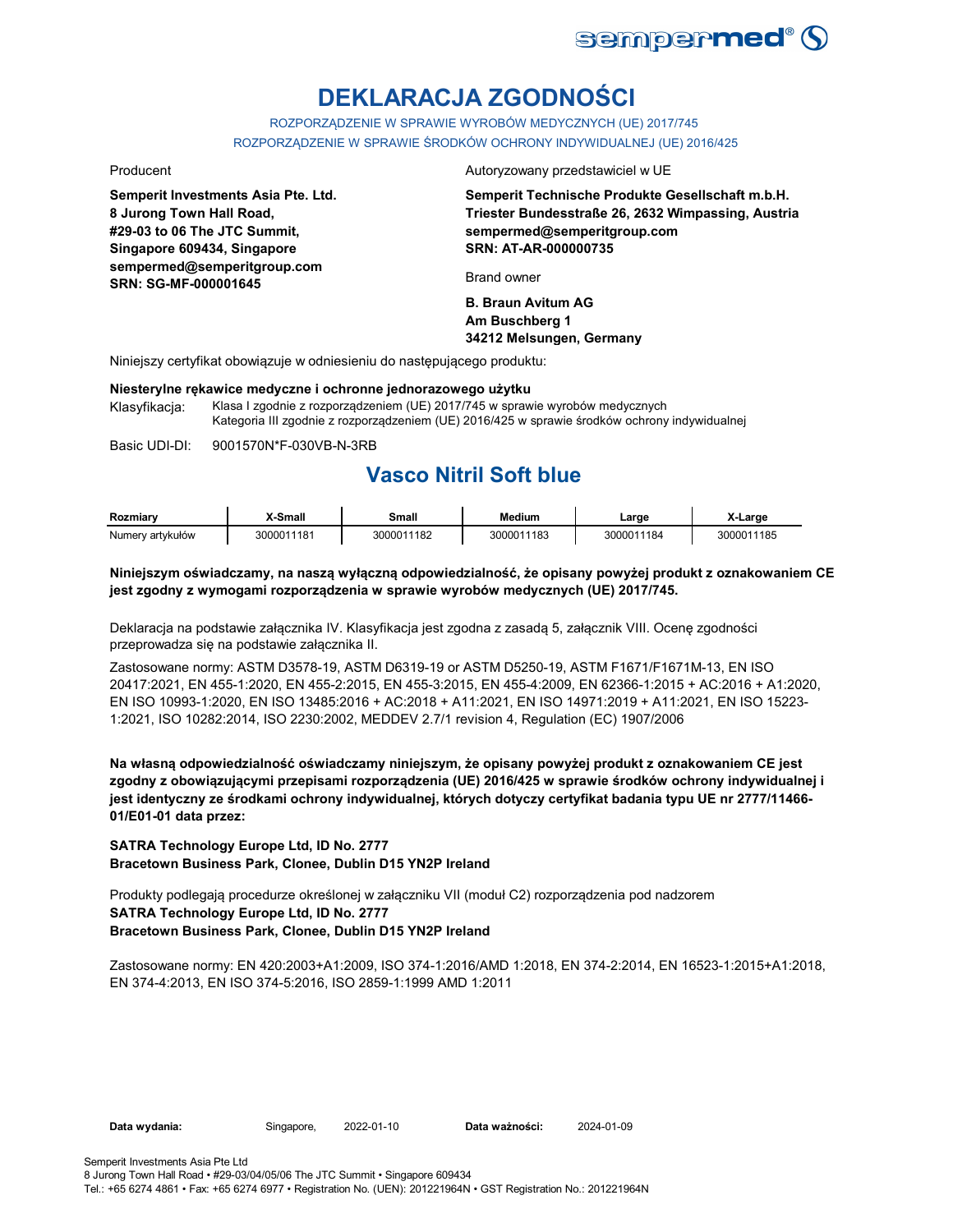

# **DECLARAȚIE DE CONFORMITATE**

REGULAMENTULUI PRIVIND PRODUSELE MEDICALE (EU) 2017/745 REGULAMENTULUI (EU) 2016/425 PENTRU ECHIPAMENTUL PERSONAL DE PROTECȚIE

**Semperit Investments Asia Pte. Ltd. 8 Jurong Town Hall Road, #29-03 to 06 The JTC Summit, Singapore 609434, Singapore sempermed@semperitgroup.com SRN: SG-MF-000001645**

Producător Persoană împuternicită EU

**Semperit Technische Produkte Gesellschaft m.b.H. Triester Bundesstraße 26, 2632 Wimpassing, Austria sempermed@semperitgroup.com SRN: AT-AR-000000735**

Brand owner

**B. Braun Avitum AG Am Buschberg 1 34212 Melsungen, Germany**

Acest certificat este valabil pentru următoarele produse:

#### **Mânușă de consult și de protecție nesterilă de unică folosință**

- clasificare: Clasa I conform règlementi privind produsele medicale (EU) 2017/745 Categoria III conform ordonanței EPP (EU) 2016/425
- Basic UDI-DI: 9001570N\*F-030VB-N-3RB

## **Vasco Nitril Soft blue**

| mărim                | Small-     | small          | <b>Medium</b> | _arge      | Largo      |
|----------------------|------------|----------------|---------------|------------|------------|
| Numerele de articole | 3000011181 | 1182<br>300001 | 3000011183    | 3000011184 | 3000011185 |

#### **Prin prezenta confirmăm preluând toată responsabilitatea că produsele marcate CE corespund cerințelor din Regulamentului privind produsele medicale (EU) 2017/745 .**

Declarație bazată pe anexa IV. Clasificare în conformitate cu regula 5, anexa VIII. Evaluarea conformității se bazează pe anexa II.

Normele aplicate: ASTM D3578-19, ASTM D6319-19 or ASTM D5250-19, ASTM F1671/F1671M-13, EN ISO 20417:2021, EN 455-1:2020, EN 455-2:2015, EN 455-3:2015, EN 455-4:2009, EN 62366-1:2015 + AC:2016 + A1:2020, EN ISO 10993- 1:2020, EN ISO 13485:2016 + AC:2018 + A11:2021, EN ISO 14971:2019 + A11:2021, EN ISO 15223-1:2021, ISO 10282:2014, ISO 2230:2002, MEDDEV 2.7/1 revision 4, Regulation (EC) 1907/2006

**Prin prezenta confirmăm preluând toată responsabilitatea că produsele marcate CE indicate mai sus corespund cerințelor de bază (EU) 2016/425 pentru echipamente personale de protecție și acestea sunt obiectul certificării de tip CE nr. 2777/11466-01/E01-01 eliberat prin:**

#### **SATRA Technology Europe Ltd, ID No. 2777**

**Bracetown Business Park, Clonee, Dublin D15 YN2P Ireland**

Produsele sunt obiectul procedurii conform anexei VII (modulul C2) sub supravegherea

### **SATRA Technology Europe Ltd, ID No. 2777**

#### **Bracetown Business Park, Clonee, Dublin D15 YN2P Ireland**

Normele aplicate: EN 420:2003+A1:2009, ISO 374-1:2016/AMD 1:2018, EN 374-2:2014, EN 16523-1:2015+A1:2018, EN 374-4:2013, EN ISO 374-5:2016, ISO 2859-1:1999 AMD 1:2011

Eliberat la data de: Singapore, 2022-01-10

Valabil până în: 2024-01-09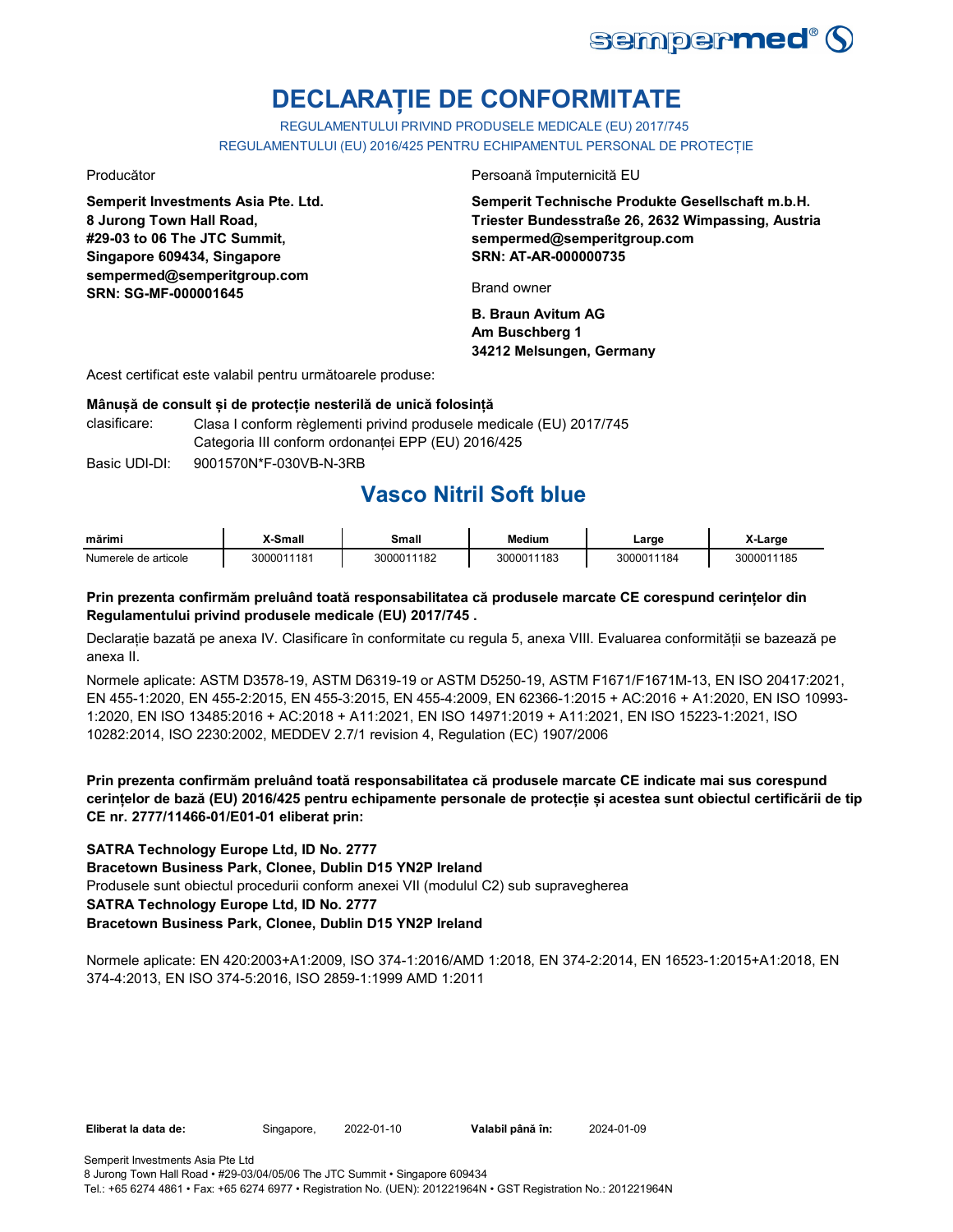

# **ΔΗΛΩΣΗ ΣΥΜΜΟΡΦΩΣΗΣ**

ΚΑΝΟΝΙΣΜΟΣ (EE) 2017/745 ΠΕΡΙ ΙΑΤΡΟΤΕΧΝΟΛΟΓΙΚΩΝ ΠΡΟΪΟΝΤΩΝ ΚΑΝΟΝΙΣΜΟΣ (ΕΕ) 2016/425 ΠΕΡΙ ΜΕΣΩΝ ΑΤΟΜΙΚΗΣ ΠΡΟΣΤΑΣΙΑΣ

**Semperit Investments Asia Pte. Ltd. 8 Jurong Town Hall Road, #29-03 to 06 The JTC Summit, Singapore 609434, Singapore sempermed@semperitgroup.com SRN: SG-MF-000001645**

Κατασκευαστής Εξουσιοδοτημένος αντιπρόσωπος στην ΕΕ

**Semperit Technische Produkte Gesellschaft m.b.H. Triester Bundesstraße 26, 2632 Wimpassing, Austria sempermed@semperitgroup.com SRN: AT-AR-000000735**

Brand owner

**B. Braun Avitum AG Am Buschberg 1 34212 Melsungen, Germany**

Το παρόν πιστοποιητικό ισχύει για τα ακόλουθα προϊόντα:

#### **Μη αποστειρωμένο γάντι εξέτασης και προστατευτικό γάντι μιας χρήσης**

Ταξινόμηση: Κατηγορία I σύμφωνα με την Κανονισμό (EU) 2017/745 περί ιατροτεχνολογικών προϊόντων Κατηγορία II σύμφωνα με τον Κανονισμό (ΕΕ) 2016/425 περί ΜΑΠ

Basic UDI-DI: 9001570N\*F-030VB-N-3RB

## **Vasco Nitril Soft blue**

| Μενέθη            | K-Small    | Small      | <b>Medium</b> | ∟arge      | X-Large    |
|-------------------|------------|------------|---------------|------------|------------|
| Αριθμοί προϊόντος | 3000011181 | 3000011182 | 3000011183    | 3000011184 | 3000011185 |

### **Δια του παρόντος βεβαιώνουμε υπεύθυνα ότι τα προϊόντα με σήμανση CE ικανοποιούν τις απαιτήσεις της Κανονισμός (EU) 2017/745 περί ιατροτεχνολογικών προϊόντων.**

Δήλωση με βάση το παράρτημα IV. Ταξινόμηση σύμφωνα με τον κανόνα 5, παράρτημα VIII. Η αξιολόγηση της συμμόρφωσης βασίζεται στο παράρτημα II.

Εφαρμοζόμενα πρότυπα: ASTM D3578-19, ASTM D6319-19 or ASTM D5250-19, ASTM F1671/F1671M-13, EN ISO 20417:2021, EN 455-1:2020, EN 455-2:2015, EN 455-3:2015, EN 455-4:2009, EN 62366-1:2015 + AC:2016 + A1:2020, EN ISO 10993-1:2020, EN ISO 13485:2016 + AC:2018 + A11:2021, EN ISO 14971:2019 + A11:2021, EN ISO 15223- 1:2021, ISO 10282:2014, ISO 2230:2002, MEDDEV 2.7/1 revision 4, Regulation (EC) 1907/2006

### **Δια του παρόντος βεβαιώνουμε υπεύθυνα ότι τα ανωτέρω προϊόντα με σήμανση CE ικανοποιούν τις εφαρμοστέες διατάξεις του Κανονισμού (ΕΕ) 2016/425 περί μέσων ατομικής προστασίας και αποτελούν αντικείμενο του πιστοποιητικού εξέτασης τύπου ΕΕ με αρ. 2777/11466-01/E01-01 εκδόθηκε :**

#### **SATRA Technology Europe Ltd, ID No. 2777**

**Bracetown Business Park, Clonee, Dublin D15 YN2P Ireland**

Τα προϊόντα αποτελούν αντικείμενο της μεθόδου που ορίζεται στο Παράρτημα VII (ενότητα C2) του Κανονισμού υπό την επιτήρηση

#### **SATRA Technology Europe Ltd, ID No. 2777**

**Bracetown Business Park, Clonee, Dublin D15 YN2P Ireland**

Εφαρμοζόμενα πρότυπα: EN 420:2003+A1:2009, ISO 374-1:2016/AMD 1:2018, EN 374-2:2014, EN 16523- 1:2015+A1:2018, EN 374-4:2013, EN ISO 374-5:2016, ISO 2859-1:1999 AMD 1:2011

**Εκδόθηκε :** Singapore, **Ισχύει έως:**

2024-01-09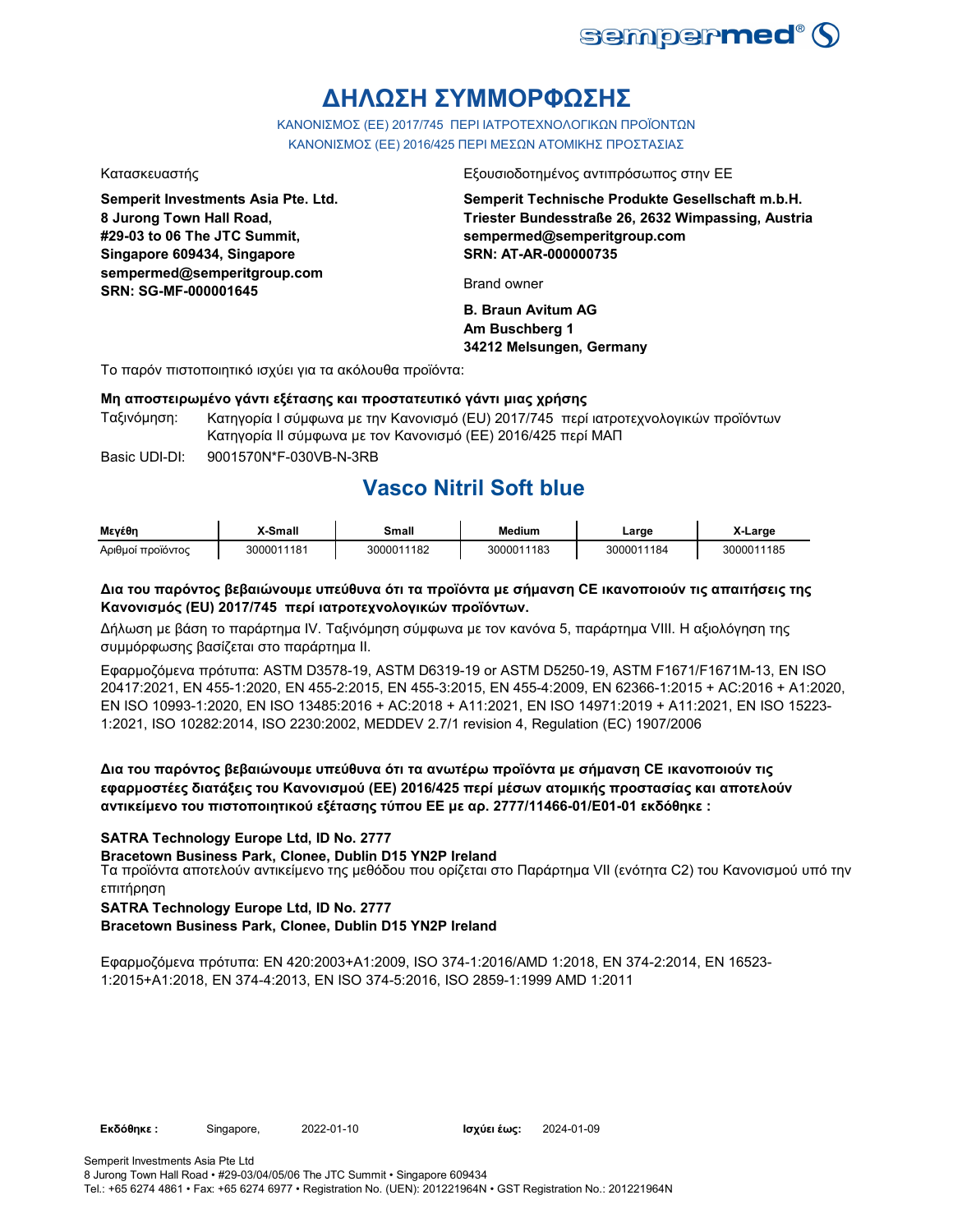

# **ДЕКЛАРАЦИЯ ЗА СЪВМЕСТИМОСТ НА**

РЕГЛАМЕНТ ЗА МЕДИЦИНСКИТЕ ПРОДУКТИ (EU) 2017/745 РЕГЛАМЕНТ (EU) 2016/425 ЗА ЛИЧНИТЕ ПРЕДПАЗНИ СРЕДСТВА

**Semperit Investments Asia Pte. Ltd. 8 Jurong Town Hall Road, #29-03 to 06 The JTC Summit, Singapore 609434, Singapore sempermed@semperitgroup.com SRN: SG-MF-000001645**

Производител Упълномощен представител в ЕС

**Semperit Technische Produkte Gesellschaft m.b.H. Triester Bundesstraße 26, 2632 Wimpassing, Austria sempermed@semperitgroup.com SRN: AT-AR-000000735**

Brand owner

**B. Braun Avitum AG Am Buschberg 1 34212 Melsungen, Germany**

Настоящият сертификат важи за следните продукти:

**Нестерилна ръкавица за преглед и предпазна ръкавици за еднократна употреба**

Класификация: Клас I съгл. Регламент за медицинските продукти (EU) 2017/745

Категория III съгл. Регламент за ЛПС (EU) 2016/425

Basic UDI-DI: 9001570N\*F-030VB-N-3RB

# **Vasco Nitril Soft blue**

| Размери              | X-Small    | Small      | Medium     | ∟arge      | X-Large    |
|----------------------|------------|------------|------------|------------|------------|
| Номера на артикулите | 3000011181 | 3000011182 | 3000011183 | 3000011184 | 3000011185 |

#### **С настоящето потвърждаваме при самостоятелна отговорност, че продуктите с маркировка СЕ съответстват на изисквания от Регламент за медицинските продукти (EU) 2017/745.**

Декларация въз основа на приложение IV. Класификация съгласно правило 5, приложение VIII. Оценката на съответствието се основава на приложение II.

Приложими норми: ASTM D3578-19, ASTM D6319-19 or ASTM D5250-19, ASTM F1671/F1671M-13, EN ISO 20417:2021, EN 455-1:2020, EN 455-2:2015, EN 455-3:2015, EN 455-4:2009, EN 62366-1:2015 + AC:2016 + A1:2020, EN ISO 10993- 1:2020, EN ISO 13485:2016 + AC:2018 + A11:2021, EN ISO 14971:2019 + A11:2021, EN ISO 15223-1:2021, ISO 10282:2014, ISO 2230:2002, MEDDEV 2.7/1 revision 4, Regulation (EC) 1907/2006

### **С настоящето потвърждаваме при самостоятелна отговорност, че горепосочените продукти с маркировка СЕ съответстват на съществените разпоредби на Регламент (EU) 2016/425 за личните предпазни средства и са предмет на сертификата на ЕС за изследване на типа Nr. 2777/11466-01/E01-01 издадено чрез:**

#### **SATRA Technology Europe Ltd, ID No. 2777 Bracetown Business Park, Clonee, Dublin D15 YN2P Ireland**

Продуктите са предмет на процедурата съгл. Анекс VII (Модул С2) от Регламента под надзора на **SATRA Technology Europe Ltd, ID No. 2777 Bracetown Business Park, Clonee, Dublin D15 YN2P Ireland**

Приложими норми: EN 420:2003+A1:2009, ISO 374-1:2016/AMD 1:2018, EN 374-2:2014, EN 16523-1:2015+A1:2018, EN 374-4:2013, EN ISO 374-5:2016, ISO 2859-1:1999 AMD 1:2011

Важи до: 2024-01-09